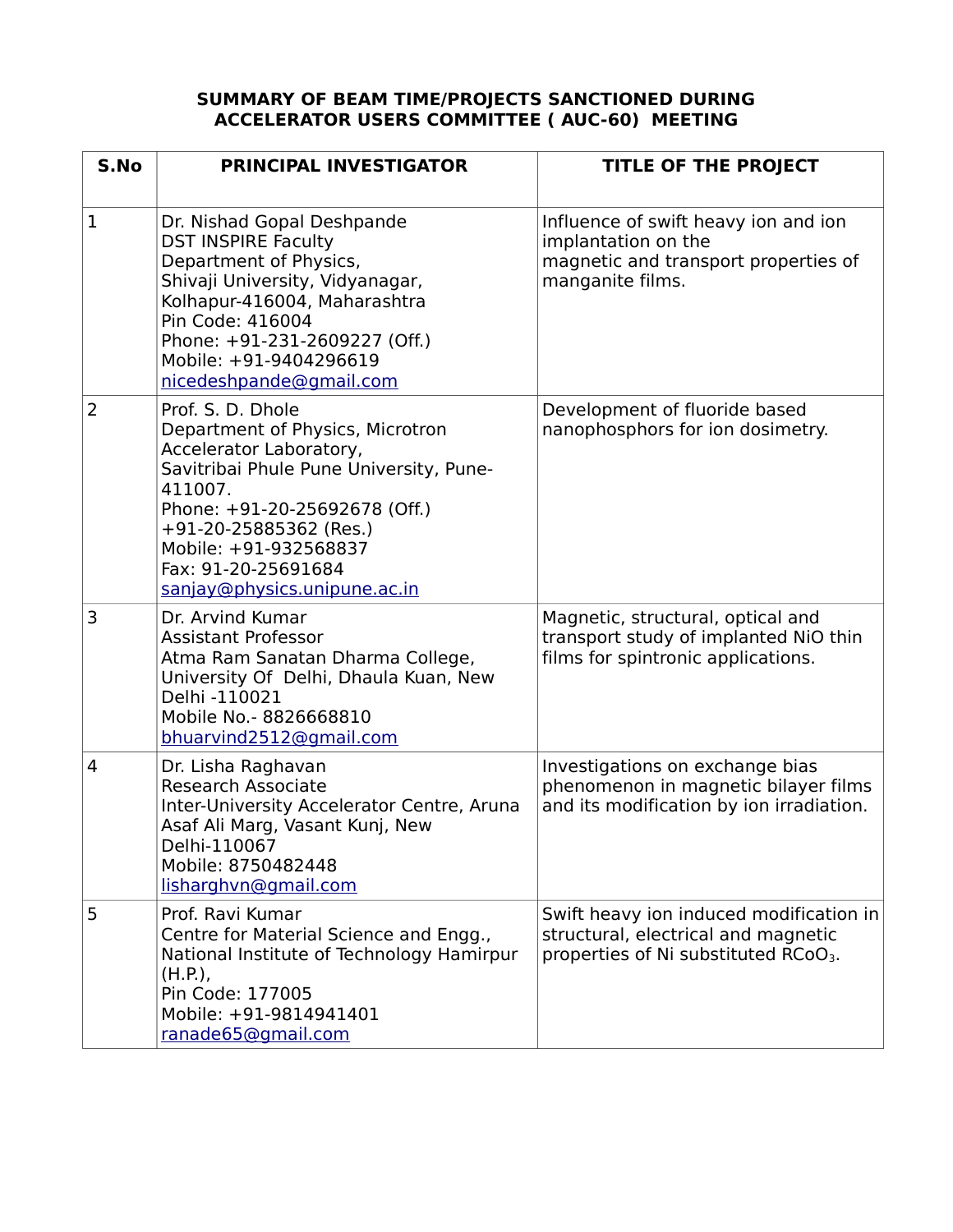| 6              | Dr. P. Sugathan<br>Inter-University Accelerator Centre, Aruna<br>Asaf Ali Marg, Vasant Kunj, New<br>Delhi-110067<br>Phone: +911126893955<br>sugathan@iuac.res.in                                                                                                                    | Fission fragment mass-angle<br>distribution studies in fissile system.                                                                                                                               |
|----------------|-------------------------------------------------------------------------------------------------------------------------------------------------------------------------------------------------------------------------------------------------------------------------------------|------------------------------------------------------------------------------------------------------------------------------------------------------------------------------------------------------|
| $\overline{7}$ | Mr. Ramcharan Meena<br>Scientist-C<br>Inter University Accelerator Center,<br>Aruna Asaf Ali Marg,<br><b>New Delhi-110067</b><br>Mobile: 9013903496<br>ramcharanmeena1992@gmail.com                                                                                                 | Effect of ion beam on magnetic and<br>electrical properties of LaCoO <sub>3</sub> thin<br>films.                                                                                                     |
| 8              | Dr. Ketan D. Parikh<br>Assistant professor and Head<br>Department of Physics, Shri M. P. Shah Arts<br>& Science College, Surendranagar -<br>Gujarat<br>Pin Code- 360 001<br>Phone: 02752 - 220382 (Off.)<br>Mobile: 94282 22561<br>ketandparikh@yahoo.co.in                         | Effect of Ion Implantation of some NLO<br>crystals.                                                                                                                                                  |
| 9              | Dr. Tanuja Mohanty<br>Assistant professor<br>School of Physical Sciences, Jawaharlal<br>Nehru University , New Delhi -110 067<br>Phone: 011-26738802 (Off.)<br>011-26741389 (Res.)<br>Mobile: 9810947375<br>tanujajnu@gmail.com,<br>tmohanty@mail.jnu.ac.in                         | Swift heavy ion irradiation induced<br>opto-electronic modification<br>in layered transition metal<br>di-chalcogenides (TMDC) materials:<br>spectroscopic ellipsometry and Kelvin<br>probe analysis. |
| 10             | Dr. Tanuja Mohanty<br><b>Assistant Professor</b><br><b>School of Physical Sciences (SPS)</b><br>Jawaharlal Nehru University<br>New Delhi - 110 067<br>Phone; 91-11-26738802 (Off.)<br>91-11-26741389 (Res.)<br>Mobile: 9810947375<br>tmohanty@mail.jnu.ac.in<br>tanujajnu@gmail.com | Study of swift heavy ion induced<br>modification in the<br>magnetic and electronic properties of<br>two dimensional functional magnetic<br>nanocomposites.                                           |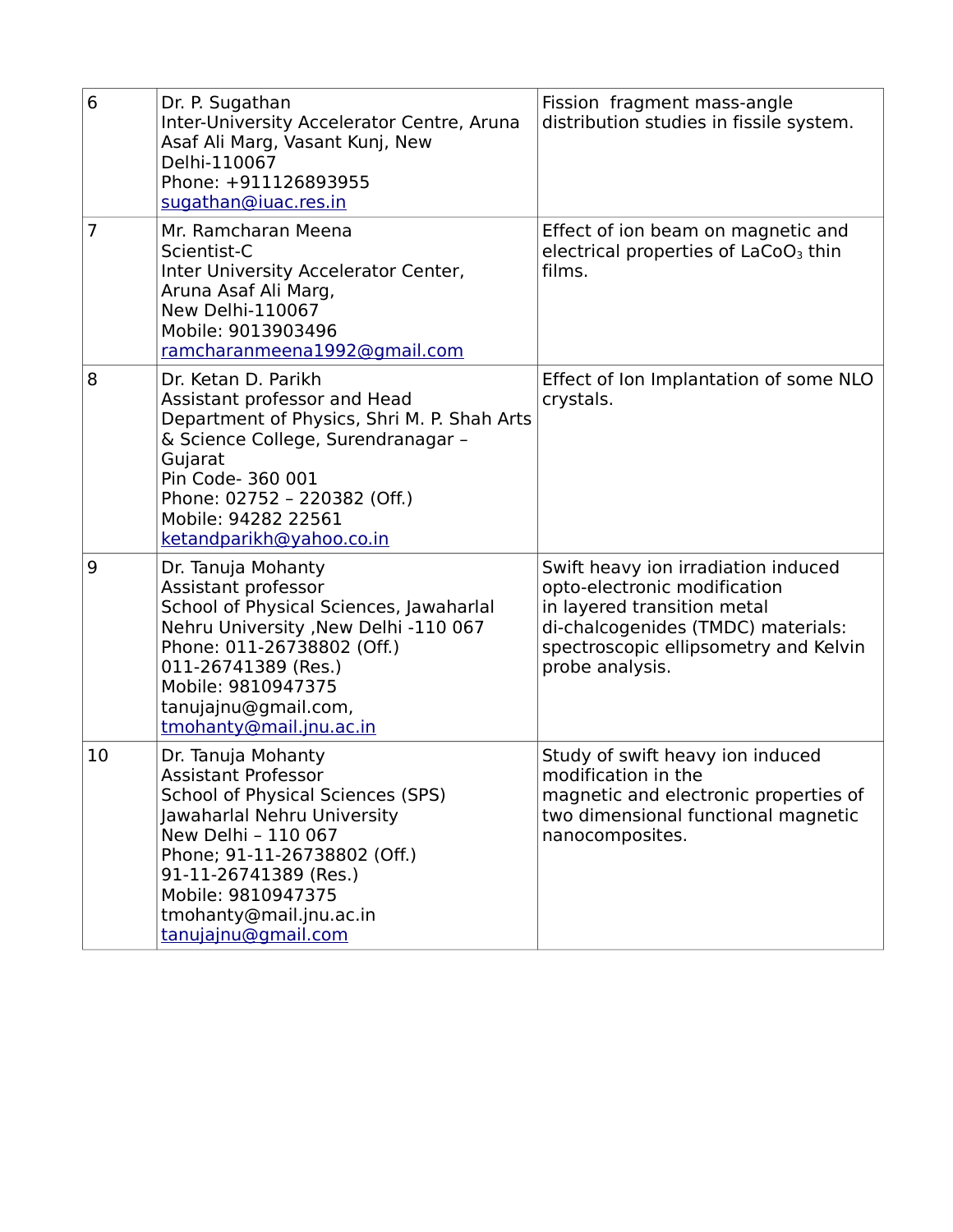| 11 | Dr. Sujit Tandel<br><b>UGC Associate Professor</b><br><b>UM-DAE Centre for Excellence in Basic</b><br><b>Sciences</b><br>(CBS), Health Centre Building, University<br>of Mumbai,<br>Kalina, Santacruz (East), Mumbai -400098<br>Phone: 022 26530224 (Off.)<br>Mobile: 09619595271<br>sujit.tandel@cbs.ac.in<br>sktandel@gmail.com | Isomers and oblate deformed<br>structures in 199,200Tl.                                                                                             |
|----|-----------------------------------------------------------------------------------------------------------------------------------------------------------------------------------------------------------------------------------------------------------------------------------------------------------------------------------|-----------------------------------------------------------------------------------------------------------------------------------------------------|
| 12 | Dr. Priyanka Trivedi<br>Research Associate,<br>Inter University Accelerator Centre,<br>ArunaAsaf Ali Marg, VasantKunj, New<br>Delhi-110067<br>Phone: 011-26892601 Ext- 8201<br>Mobile: +91 9428157806<br>priyankagtrivedi@gmail.com                                                                                               | Effect of swift heavy ion irradiation on<br>Pr-doped BFO (BPFO)/SRO/STO<br>heterostructure.                                                         |
| 13 | Dr. Sujit Tandel<br><b>UGC Associate Professor</b><br><b>UM-DAE Centre for Excellence in Basic</b><br><b>Sciences</b><br>(CBS), Health Centre Building, University<br>of Mumbai,<br>Kalina, Santacruz (East), Mumbai -400098<br>Phone: 022 26530224 (Off.)<br>Mobile: 09619595271<br>sujit.tandel@cbs.ac.in<br>sktandel@gmail.com | Lifetime measurements in octupole<br>deformed Th isotopes.                                                                                          |
| 14 | Dr. Himani Khanduri<br>Dr. D. S. Kothari Post Doctoral Fellow,<br>Inter-University Accelerator Centre, Aruna<br>Asaf Ali Marg, Vasant Kunj, New<br>Delhi-110067<br>Phone: +91 9971182133 (Off.)<br>himani.khanduri@gmail.com                                                                                                      | Magnetic and structural studies of<br>MnAI thin films prepared by ion beam<br>irradiation and evaporation technique.                                |
| 15 | Dr. Hardeep Kumar<br><b>Assistant Professor</b><br>E1-303 B, Deptt. of Applied Physics, AIAS,<br>Amity University U.P., Sector 125, Noida<br>Pin Code: 201301<br>Mobile: 9818762632<br>mail2hsehgal@gmail.com                                                                                                                     | Effect of swift heavy ion irradiation on<br>hydrogenation properties of AuPd and<br>MgPd NPs/thin film: In-situ XRD and<br><b>ERDA</b> measurments. |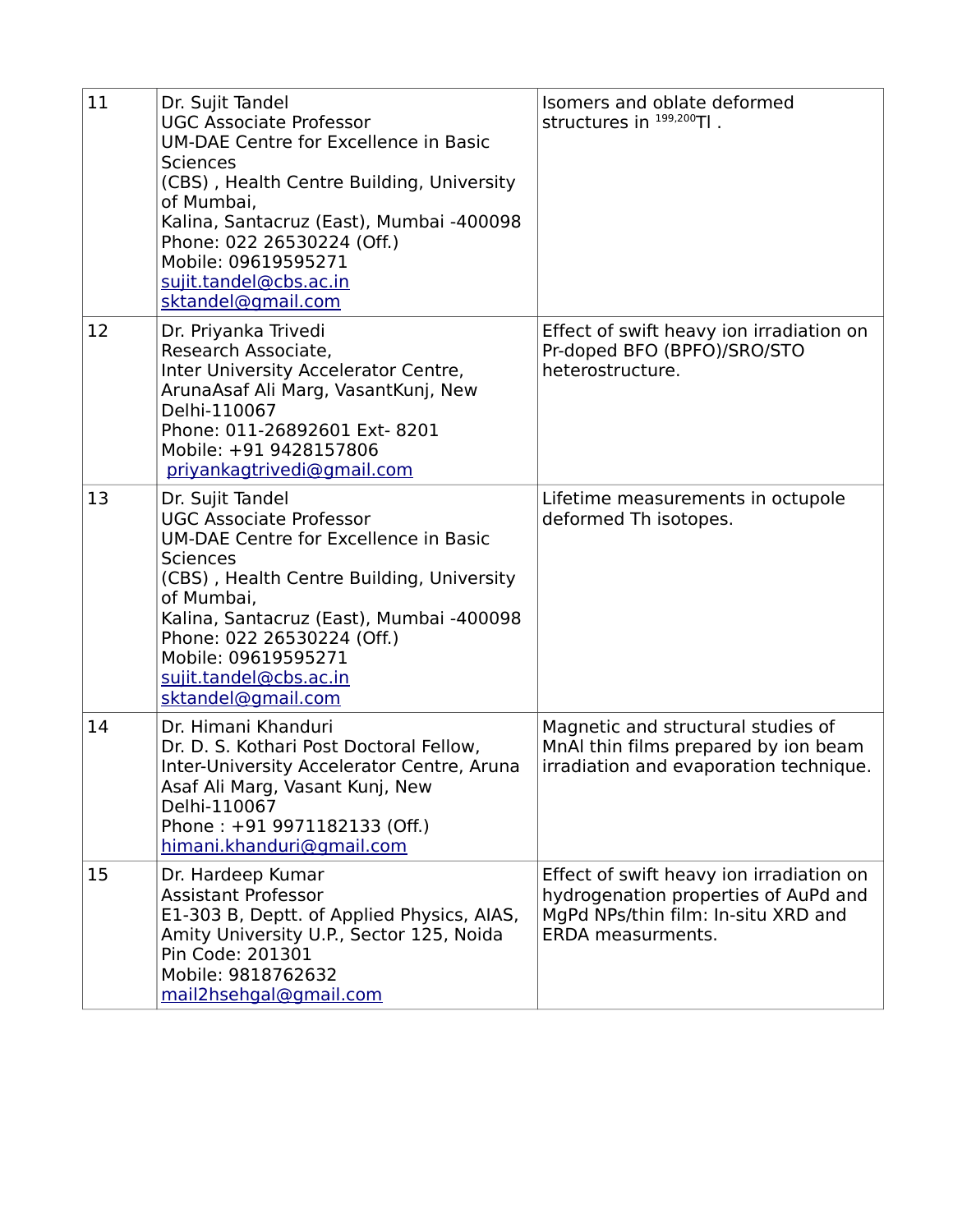| 16 | Dr. Monalisa Mukherjee<br>Associate professor (AIB)<br>Lab. No. 103,J-3 Block, Amity Institute of<br><b>Click Chemistry Research and Studies</b><br>(AICCRS), Amity University, Noida, U.P.<br>Pin Code: 201303<br>Phone: 01204586945 (Off.)<br>Mobile: 9873279964<br>mmukherjee@amity.edu | To optimize the uptake of carbon<br>nanomaterials within the cell and to<br>investigate radiosensitization as a<br>function of nanomaterial size and dose<br>using therapeutic irradiation with a<br>range of different energies. |
|----|--------------------------------------------------------------------------------------------------------------------------------------------------------------------------------------------------------------------------------------------------------------------------------------------|-----------------------------------------------------------------------------------------------------------------------------------------------------------------------------------------------------------------------------------|
| 17 | Ms. Sonu Devi<br>Senior Research Fellow<br>Inter-University Accelerator Centre, Aruna<br>Asaf Ali Marg, Vasant Kunj, New<br>Delhi-110067<br>Mobile: 7838846217<br>hudasonu@gmail.com                                                                                                       | Thermal spike effect in sputtering of<br>porous germanium due to high energy<br>heavy ions irradiation.                                                                                                                           |
| 18 | Prof. Rudrajyoti Palit<br>DNAP, TIFR, Homi Bhabha Road, Mumbai-<br>400005<br>Phone: 02222782562<br>02222783562 (Res.)<br>Mobile: 9869442554<br>palit@tifr.res.in                                                                                                                           | Evolution of collectivity and test of<br>shell model interaction 90Zr.                                                                                                                                                            |
| 39 | Mr. Ambuj Mishra<br>C/o. Dr. Rajendra Singh<br>Department of Physics,<br>IIT Delhi-110016<br>Phone: 011-2659-6495<br>rsingh@physics.iitd.ac.in                                                                                                                                             | Investigations on the electrical and<br>optical properties of swift heavy ion<br>(SHI) irradiated Ga <sub>2</sub> O <sub>3</sub> epitaxial layers<br>and fabricated schottky barrier diodes<br>(SBDs).                            |

|    | 011-2659-6658 (Mr. Ambuj)<br>+91-8285226558 (Mr. Ambuj)<br>ambujmishraiitd@gmail.com                                                                                                                                                         |                                                                                                     |
|----|----------------------------------------------------------------------------------------------------------------------------------------------------------------------------------------------------------------------------------------------|-----------------------------------------------------------------------------------------------------|
| 20 | Ms. Chhavi Joshi<br>C/o. Dr. N. L. Singh,<br>Department of Physics,<br>The M. S. University of Baroda, Vadodara-<br>390002<br>Mobile: 09426409840<br>nl.singh-phy@msubaroda.ac.in<br>Mobile: 09408433766 (Chhavi)<br>chhavijoshi6v@gmail.com | Effect of breakup on the elastic<br>scattering and fusion mechanism of<br>weakly bound projectiles. |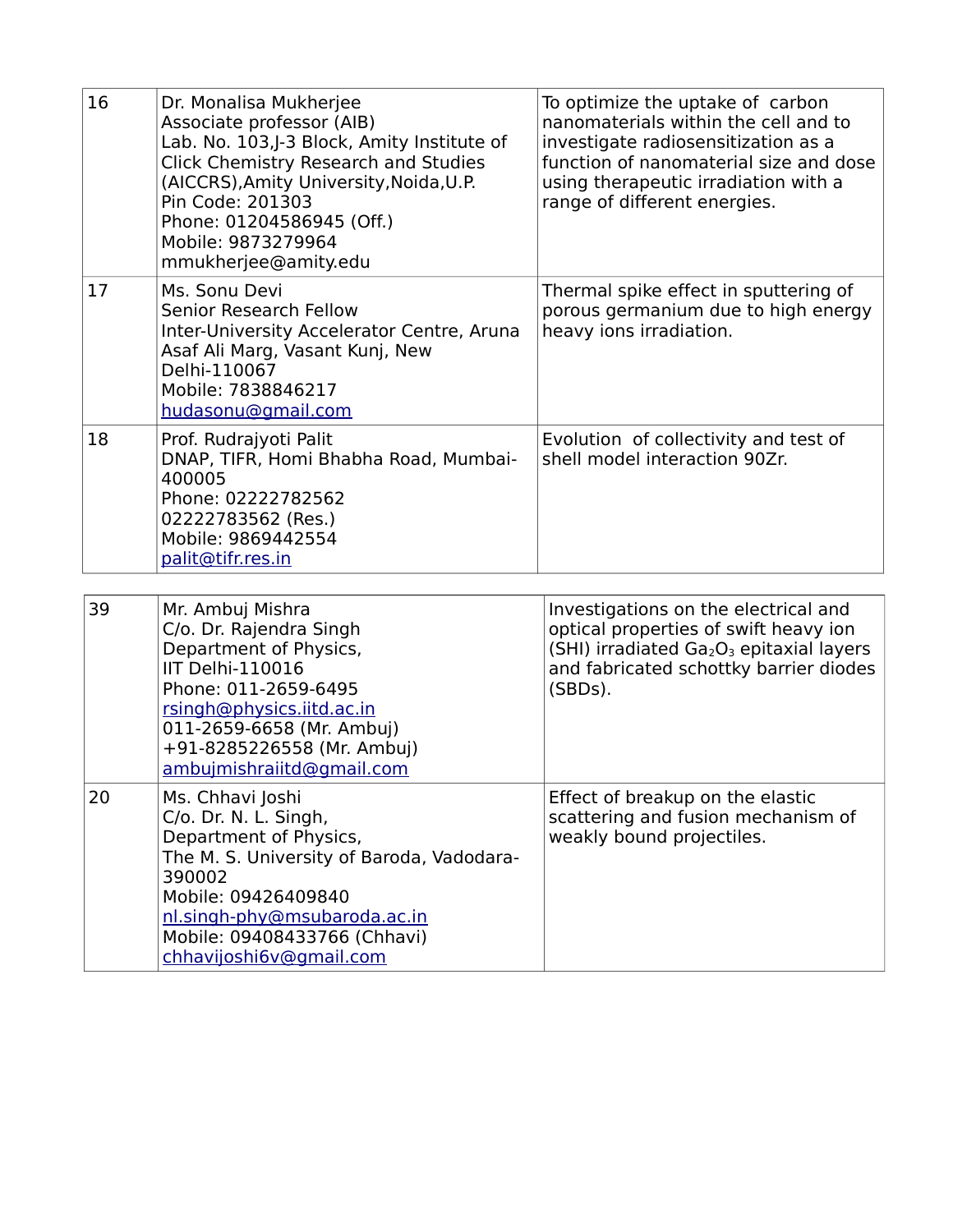| 39 | Mr. Ambuj Mishra<br>C/o. Dr. Rajendra Singh<br>Department of Physics,<br>IIT Delhi-110016<br>Phone: 011-2659-6495<br>rsingh@physics.iitd.ac.in<br>011-2659-6658 (Mr. Ambuj)<br>+91-8285226558 (Mr. Ambuj)<br>ambujmishraiitd@gmail.com                                                                           | Investigations on the electrical and<br>optical properties of swift heavy ion<br>(SHI) irradiated $Ga2O3$ epitaxial layers<br>and fabricated schottky barrier diodes<br>(SBDs). |
|----|------------------------------------------------------------------------------------------------------------------------------------------------------------------------------------------------------------------------------------------------------------------------------------------------------------------|---------------------------------------------------------------------------------------------------------------------------------------------------------------------------------|
| 22 | Mr. Rituraj Dutta<br>C/o. Prof. Ashok Kumar,<br>Dept. Of Physics,<br>Tezpur University,<br>Napaam-784028, Assam<br>Phone: (03712) 267008 (Ext. 5553),<br>267169 (R)<br>ask@tezu.ernet.in<br>Mobile: 7896515626 (Mr. Rituraj)<br>ritup15@tezu.ernet.in                                                            | Ion transport studies in ionic liquid<br>doped metal organic framework<br>based polymer electrolyte<br>nanocomposites and swift heavy ion<br>irradiation effects.               |
| 23 | Mr. Mohammad Shuaib<br>C/o. Prof. B. P. Singh<br>Department of Physics,<br>Aligarh Muslim University, Aligarh- 202 002<br>(U.P.)<br>Mobile: 09412133929<br>bpsinghamu@gmail.com<br>Phone: 0571-2701001 (Off.)(SHUAIB)<br>07895932764 (SHUAIB)<br>Fax: 0571-2701001 (SHUAIB)<br>shuaibphy67@gmail.com             | A study of heavy-ion induced fusion<br>reactions at low energies.                                                                                                               |
| 24 | Mr. Dip Das<br>C/o. Dr. Aloke Kanjilal<br>Department of Physics,<br>School of Natural Sciences,<br>Shiv Nadar University,<br>Tehsil Dadri, Gautam Buddha Nagar, Uttar<br>Pradesh -201314<br>Mobile: 9958840640<br>aloke.kanjilal@snu.edu.in<br>Mobile: +91-9339366432 (Mr. Dip Das)<br><u>dip.das@snu.edu.in</u> | Study the transition metal-oxide<br>based resistive switching<br>characteristics.                                                                                               |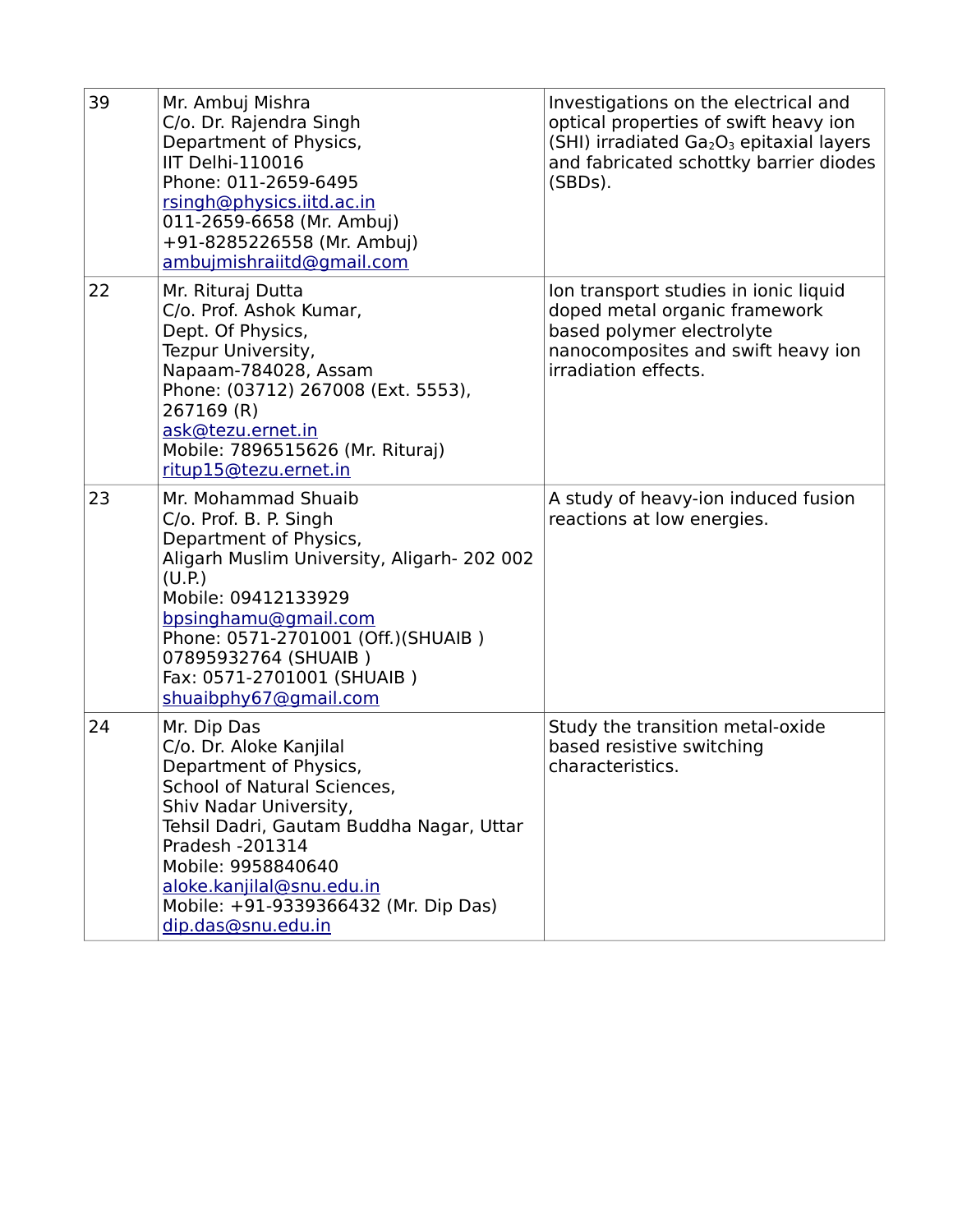| 39 | Mr. Ambuj Mishra<br>C/o. Dr. Rajendra Singh<br>Department of Physics,<br>IIT Delhi-110016<br>Phone: 011-2659-6495<br>rsingh@physics.iitd.ac.in<br>011-2659-6658 (Mr. Ambuj)<br>+91-8285226558 (Mr. Ambuj)<br>ambujmishraiitd@gmail.com                                                                                               | Investigations on the electrical and<br>optical properties of swift heavy ion<br>(SHI) irradiated Ga <sub>2</sub> O <sub>3</sub> epitaxial layers<br>and fabricated schottky barrier diodes<br>(SBDs). |
|----|--------------------------------------------------------------------------------------------------------------------------------------------------------------------------------------------------------------------------------------------------------------------------------------------------------------------------------------|--------------------------------------------------------------------------------------------------------------------------------------------------------------------------------------------------------|
| 26 | Ms. Sangita Bhowmick<br>C/o. Dr. Aloke Kanjilal<br>Department of Physics,<br>School of Natural Sciences,<br>Shiv Nadar University,<br>Tehsil Dadri, Gautam Buddha Nagar, Uttar<br>Pradesh -201314<br>Mobile: 9958840640<br>aloke.kanjilal@snu.edu.in<br>Mobile: 9958508782<br>sb251@snu.edu.in                                       | Study the optical properties of<br>$Al_2O_3/Z_rO_2$ nanocrystalline<br>heterostructures for ion beam<br>dosimetry.                                                                                     |
| 27 | Mr. Niraj Kumar Rai<br>C/o Dr. Ajay Kumar Tyagi<br>Department of Physics, BHU,<br>Varanasi- 221005<br>Mobile: 95320988800<br>atyagi44@yahoo.co.in<br>Mobile: 9807837961 (Mr. Neeraj)<br>nkrai233231@gmail.com                                                                                                                        | Study of anomalous deviations from<br>statistical evaporation spectra in<br>heavy ion fusion reactions.                                                                                                |
| 28 | Mr. Shah Aarif Ul Islam<br>C/o. Dr. M. Ikram, Department of Physics,<br>National Institute Of Technology, Hazratbal,<br>Srinagar-190006<br>(Kashmir)<br>Mobile: +91-8717000375<br>ikram@nitsri.net<br>mikramnit@gmail.com<br>Phone: +91-9858284543 (Mr. Islam)<br>Mobile: +91-9596195920<br>(Mr. Islam)<br>aarifulislam111@gmail.com | Doping and Irradiation effects on<br>optical, magnetic and electrical-<br>transport properties of<br>double-perovskite.                                                                                |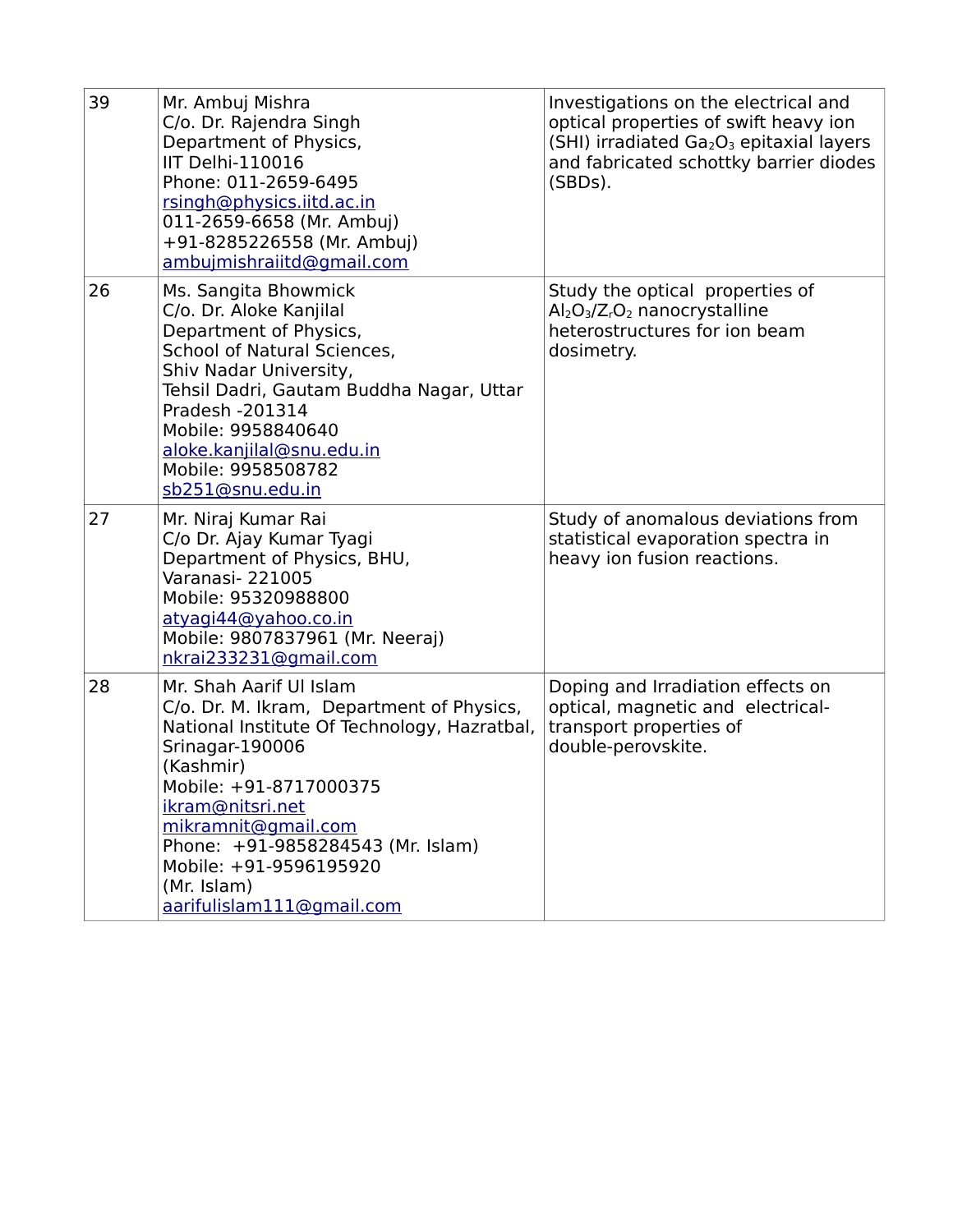| 39 | Mr. Ambuj Mishra<br>C/o. Dr. Rajendra Singh<br>Department of Physics,<br>IIT Delhi-110016<br>Phone: 011-2659-6495<br>rsingh@physics.iitd.ac.in<br>011-2659-6658 (Mr. Ambuj)<br>+91-8285226558 (Mr. Ambuj)<br>ambujmishraiitd@gmail.com                                                                                                                                                                                         | Investigations on the electrical and<br>optical properties of swift heavy ion<br>(SHI) irradiated $Ga2O3$ epitaxial layers<br>and fabricated schottky barrier diodes<br>(SBDs). |
|----|--------------------------------------------------------------------------------------------------------------------------------------------------------------------------------------------------------------------------------------------------------------------------------------------------------------------------------------------------------------------------------------------------------------------------------|---------------------------------------------------------------------------------------------------------------------------------------------------------------------------------|
| 30 | Mr. Visakh A C<br>C/o. Dr. E. Prasad Department of Physics,<br>School of Mathematical and Physical<br>Sciences,<br>Central University of Kerala, Padanakad<br>(PO), Kasaragod, Kerala-671314<br>Mobile: 09048359097<br>prasad.e.nair@gmail.com<br>Phone: 8130620419 (Mr. Visakh)<br>Mobile: 8089983614<br>acvisakh@gmail.com                                                                                                   | Studying fusion in reactions forming<br>medium heavy compound systems.                                                                                                          |
| 31 | Mr. Munish Kumar<br>C/o Dr. Avinash Agarwal,<br>Department of Physics, Bareilly College,<br>Bareilly (M. J. P. Rohilkhand University,<br>Bareilly) - 243 005<br>Mobile: 9359118621<br>avibcb@gmail.com<br>Mobile no.: 9457608107 (Mr. Munish)<br>munish85physics@gmail.com                                                                                                                                                     | Study of incomplete fusion dynamics<br>in heavy ion induced reactions at<br>moderate excitation energies.                                                                       |
| 32 | Mr. Parswajit Kalita<br>C/o. Dr. Santanu Ghosh, Dept. Of Physics,<br>Indian Institute Of Technology Delhi, Hauz<br>Khas, New Delhi - 110016.<br>Phone: 011-26591348<br>Mobile: 91 7838365341 (Mr. Kalita)<br>parswajitkalita90@qmail.com                                                                                                                                                                                       | Study of radiation stability of oxide<br>ceramics for nuclear applications.                                                                                                     |
| 33 | Ms. Amber Rose Mason<br>C/o. Professor Neil Hyatt<br><b>Immobilisation Science Laboratory</b><br>Sir Robert Hadfield Building, Department of<br>Materials Science and Engineering, The<br>University of Sheffield, Mappin Street,<br>Sheffield, South Yorkshire.<br>Pin Code: S1 3JD<br>Phone: (+44)114 222 5470<br>n.c.hyatt@sheffield.ac.uk<br>Phone: (+44)7540325063<br>Mobile: (+44)7540325063<br>armason1@sheffield.ac.uk | Management of pyroprocessing<br>wastes using ceramic and vitreous<br>wasteforms.                                                                                                |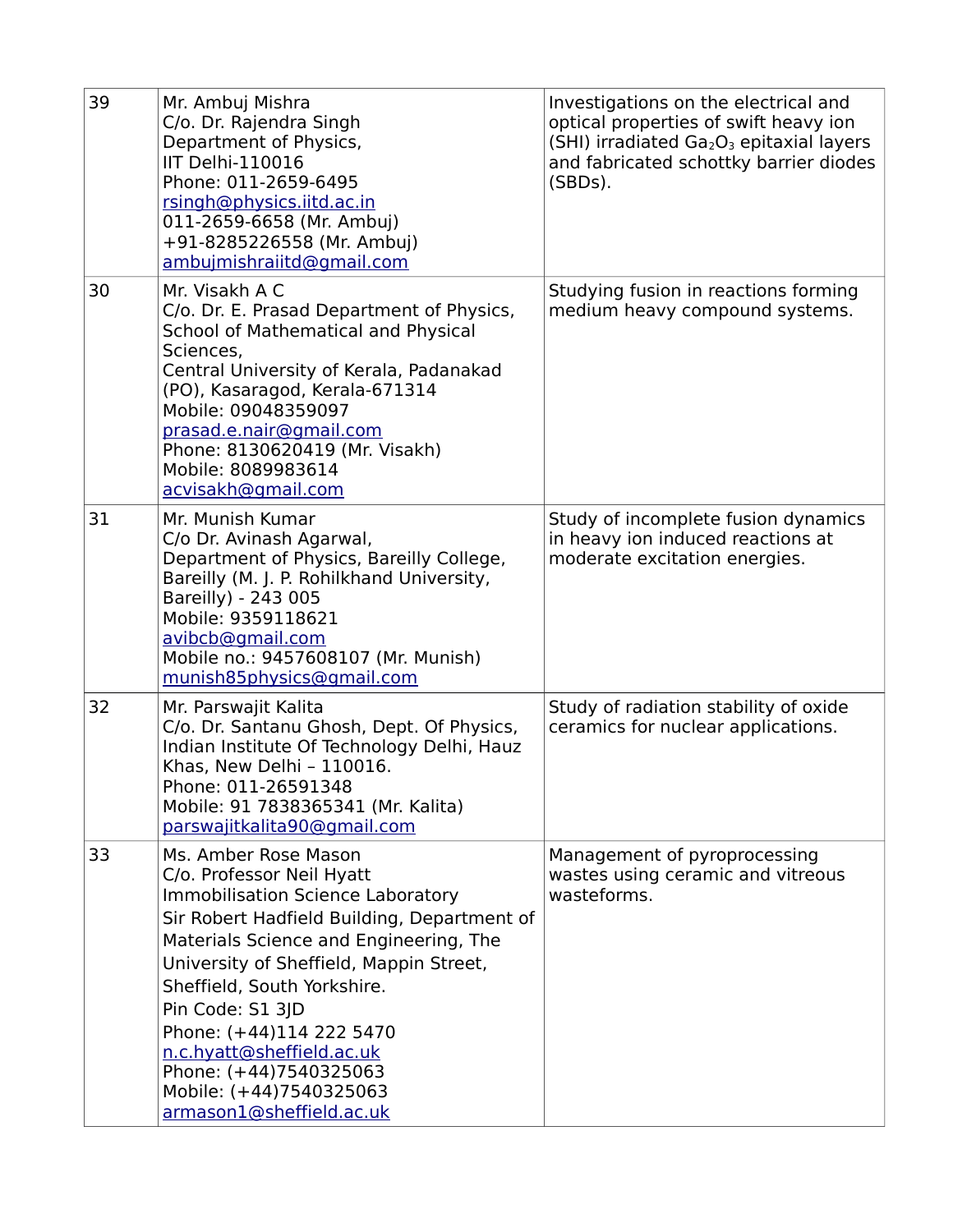| 39 | Mr. Ambuj Mishra<br>C/o. Dr. Rajendra Singh<br>Department of Physics,<br>IIT Delhi-110016<br>Phone: 011-2659-6495<br>rsingh@physics.iitd.ac.in<br>011-2659-6658 (Mr. Ambuj)<br>+91-8285226558 (Mr. Ambuj)<br>ambujmishraiitd@gmail.com                                                                                                               | Investigations on the electrical and<br>optical properties of swift heavy ion<br>(SHI) irradiated Ga <sub>2</sub> O <sub>3</sub> epitaxial layers<br>and fabricated schottky barrier diodes<br>(SBDs). |
|----|------------------------------------------------------------------------------------------------------------------------------------------------------------------------------------------------------------------------------------------------------------------------------------------------------------------------------------------------------|--------------------------------------------------------------------------------------------------------------------------------------------------------------------------------------------------------|
| 35 | Ms. V. Jabha Ananthi<br>C/o. Dr. N. P. Rajesh,<br>Department of Physics,<br>SSN College of Engineering,<br>Rajiv Gandi Road,<br>Kalavakkam - 603110<br>(Chennai, Tamilnadu)<br>Phone: 9962086789<br>rajeshnp@ssn.edu.in<br>Mobile: 9710282599 (Ms. Ananthi)<br>jabhaananathiv@ssn.edu.in                                                             | Crystal growth of mercury cadmium<br>telluride single<br>crystals for Mid Wave and Long Wave<br>IR detector<br>applications and its device fabrication.                                                |
| 36 | Ms. Anumeet Kaur<br>C/o. Prof. Lakhwant Singh<br>Department of Physics,<br>Guru Nanak Dev University, Amritsar,<br>Punjab-143005<br>Mobile: 9914128822<br>lakhwant@yahoo.com<br>Mobile: +91-7508323295 (Ms. Kaur)<br>anumeetphy@gmail.com                                                                                                            | Effect of SHI irradiation on structural<br>and multiferroic properties of<br>magnetic ion doped ferroelectric<br>perovskites.                                                                          |
| 37 | Ms. Kavita Rani<br>C/o. Prof. B. R. Behera<br>Center for advanced studies<br>Department of Physics, Panjab University,<br>Chandigarh -160014.<br>Phone: 0172-2534461, 09815324956<br>bivash@pu.ac. In,<br>bivashbehera@yahoo.co.in,<br>bivash.pu@gmail.com<br>Mobile: 8146302260 (Ms. Kavita Rani)<br>Fax: 0172 2783336<br>kavita.arora298@gmail.com | Measurement of quasi-elastic process<br>at near barrier energies.                                                                                                                                      |
| 38 | Mr. Subir Kumar Patla<br>C/o. Dr. Ruma Ray,<br>Department of Physics,<br>Gurudas College, Kolkata- 7000054,<br>Phone: (033) 2370 - 3841 (Office) Mobile:<br>098366441390<br>me.rumaray@gmail.com<br>Mobile: 08768660334 (Mr. Patla)<br>subirpatla@gmail.com                                                                                          | Characterization of high melting<br>thermoplastics and polymer<br>nanocomposites irridated by high<br>energy radiation.                                                                                |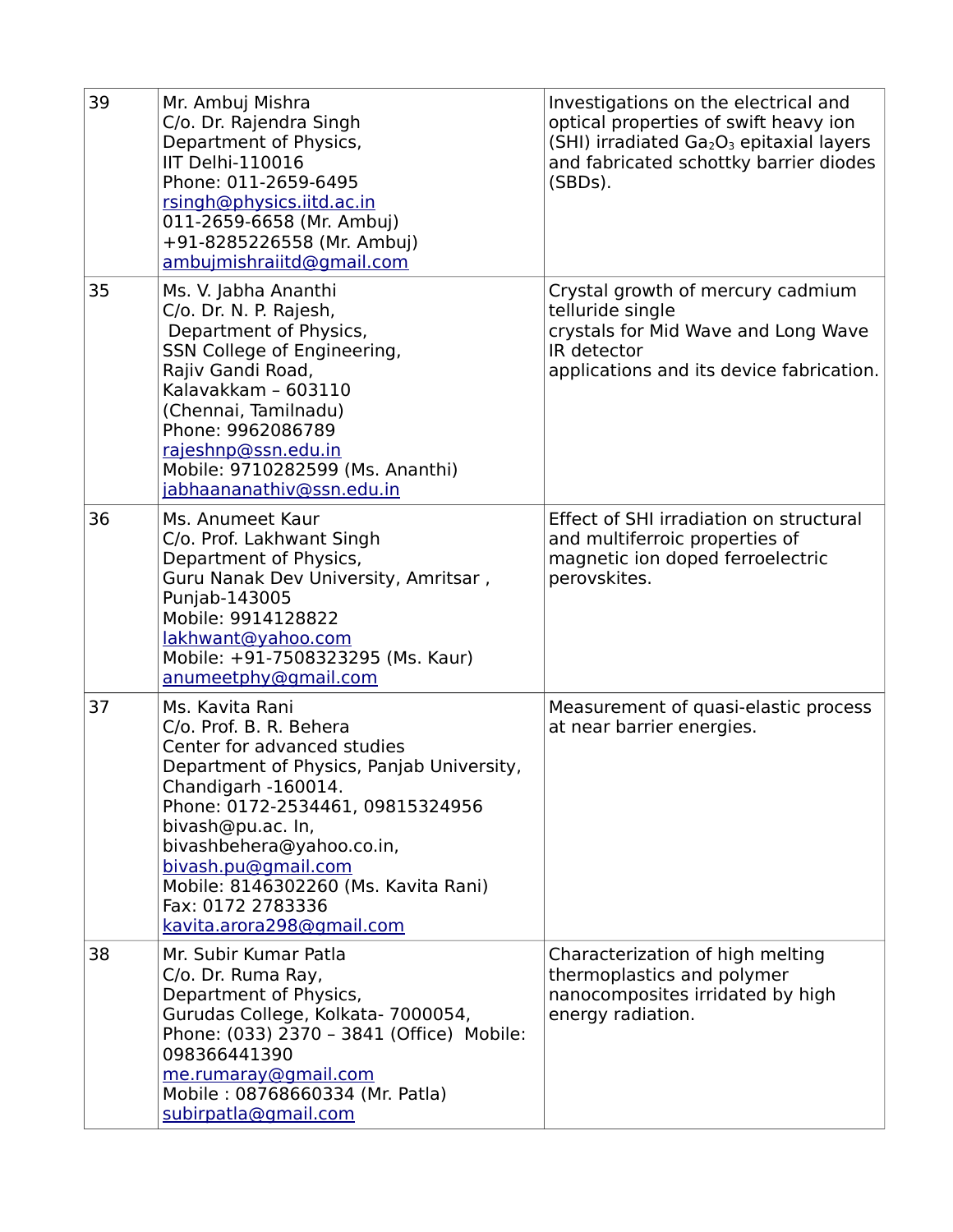| 39 | Mr. Ambuj Mishra<br>C/o. Dr. Rajendra Singh<br>Department of Physics,<br>IIT Delhi-110016<br>Phone: 011-2659-6495<br>rsingh@physics.iitd.ac.in<br>011-2659-6658 (Mr. Ambuj)<br>+91-8285226558 (Mr. Ambuj)<br>ambujmishraiitd@gmail.com                                                              | Investigations on the electrical and<br>optical properties of swift heavy ion<br>(SHI) irradiated Ga <sub>2</sub> O <sub>3</sub> epitaxial layers<br>and fabricated schottky barrier diodes<br>(SBDs). |
|----|-----------------------------------------------------------------------------------------------------------------------------------------------------------------------------------------------------------------------------------------------------------------------------------------------------|--------------------------------------------------------------------------------------------------------------------------------------------------------------------------------------------------------|
| 40 | Ms. Priyanka Chowdhury<br>C/o. Dr. Utpal Ghosh<br>Department of Biochemistry & Biophysics,<br>University of Kalyani, Kalyani, Nadia, West<br>Bengal-741235<br>Phone: 91-8420520334<br>utpal8ghosh@gmail.com<br>Mobile: 7890007973, 9051311369 (Ms.<br>Chowdhury)<br>chowdhurypriyanka0210@gmail.com | Functional characterization of Parp-1<br>in repair pathways after clustered<br>DNA damage by carbon ion beam<br>irradiation in cultured human cells.                                                   |
| 41 | Mr. Kironmoy Mandal<br>C/o. Dr. Anagha Chakraborty<br>Department of Physics, Siksha<br>Bhavana, Visva-Bharati,<br>Santiniketan - 731235, West Bengal<br>Mobile: 09475217491<br>anagha.chakraborty@visva-bharati.ac.in<br>Mobile: 09735340332 (Mr. Mandal)<br>kiron.phys@gmail.com                   | Nuclear structure studies of a few<br>nuclei in the vicinity of A $\sim$ 150 - 160<br>regions.                                                                                                         |
| 42 | Mr. Satish Kumar<br>C/o. Dr. Ajit K. Mahapatro<br>Department of Physics & Astrophysics,<br>University of Delhi, Delhi-110007<br>Mobile: 09871074984<br>ajit.km001@gmail.com,<br>amahapatro@physics.du.ac.in<br>Mobile: 9990233147 (Mr. Satish)<br>stsh1486@gmail.com                                | Nanostructure formation using ion<br>irradiation on MBE grown GaSb layer<br>over GaAs substrate.                                                                                                       |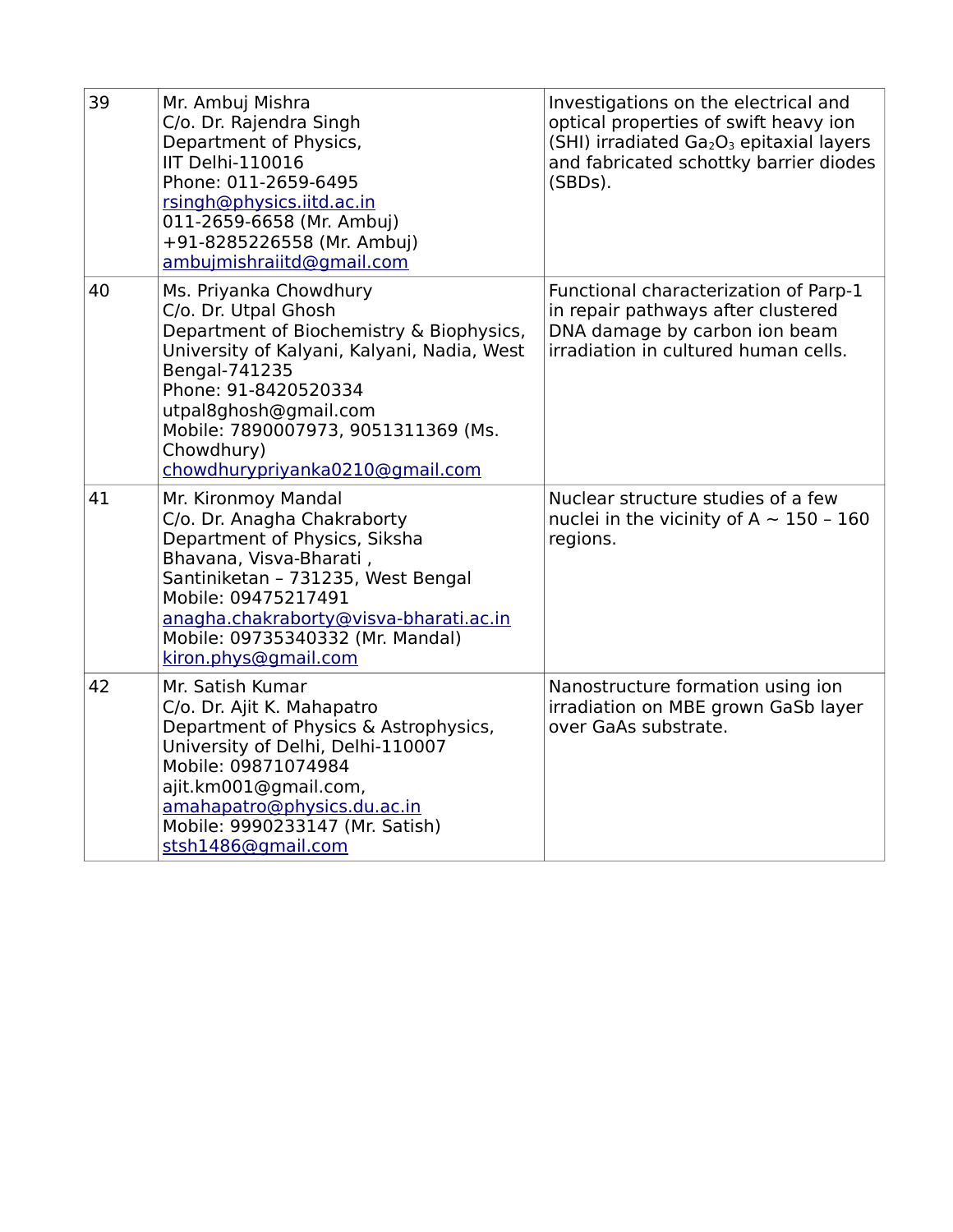| 63 | Dr. Rahul Singhal<br><b>Assistant Professor</b><br>Department of Physics,<br>Malaviya National Institute of Technology<br>Jaipur, JLN Marg, Malviya Nagar, Jaipur-<br>302017, Rajasthan<br>Phone: 0141-2713552 (Off.)<br>0141-2713152 (Res.)<br>Mobile: 09352992762,<br>09549654378<br>rahuliuac@gmail.com,<br>rsinghal.phy@mnit.ac.in | Low energy ion irradiation studies of<br>metal-fullerene nanocomposites.                                                                                   |
|----|----------------------------------------------------------------------------------------------------------------------------------------------------------------------------------------------------------------------------------------------------------------------------------------------------------------------------------------|------------------------------------------------------------------------------------------------------------------------------------------------------------|
| 44 | Dr. B. N. Dole<br><b>Associate Professor</b><br>Department of Physics,<br>Dr. Babasaheb Ambedkar Marathwada<br>University, Aurangabad-431004,<br>Maharashtra State<br>Pin Code-431004<br>Phone: +91-240-2403385 (O)<br>+919423343923(R)<br>Mobile: +918237006572<br>drbndole.phy@gmail.com                                             | Investigations of swift heavy ion<br>irradiation effect on the properties of<br>Cr substituted ZnS nanoparticles.                                          |
| 45 | Prof.Tinku Basu,<br>Deputy Director<br>Amity Institute of Nanotechnology,<br>Amity University, Sector 125 Noida, UP<br>Pin Code: 201301<br>Phone: 0120-4392510<br>Mobile: 09810303946<br>tbasu@amity.edu                                                                                                                               | Effect of ion beam irradiation on<br>electronic structure and<br>catalytic(electrochemical and photo<br>chemical) activities of reduced<br>graphene oxide. |
| 46 | Prof. N. M. Badiger<br>Department of Physics,<br>Karnatak University, Dharwad<br>Pin Code: 580003<br>Phone: 0836-2215368 (Off.)<br>0836-2215316 (Res.)<br>Mobile: 9740827296<br>nmbadiger@gmail.com                                                                                                                                    | Study of fission dynamics near super<br>heavy region.                                                                                                      |
| 47 | Prof. Devendra Mohan<br>Department of Applied Physics, Guru<br>Jambheshwar University of Science and<br>Technology, Hisar - 125001<br>Phone: 01662-277046 (Off.)<br>01662-263486 (Res.)<br>Mobile: 09416893273<br>Fax: 01662-276240<br>vand66@yahoo.com                                                                                | Study of optical nonlinearity of ion<br>beam irradiated transition metal<br>doped oxide films.                                                             |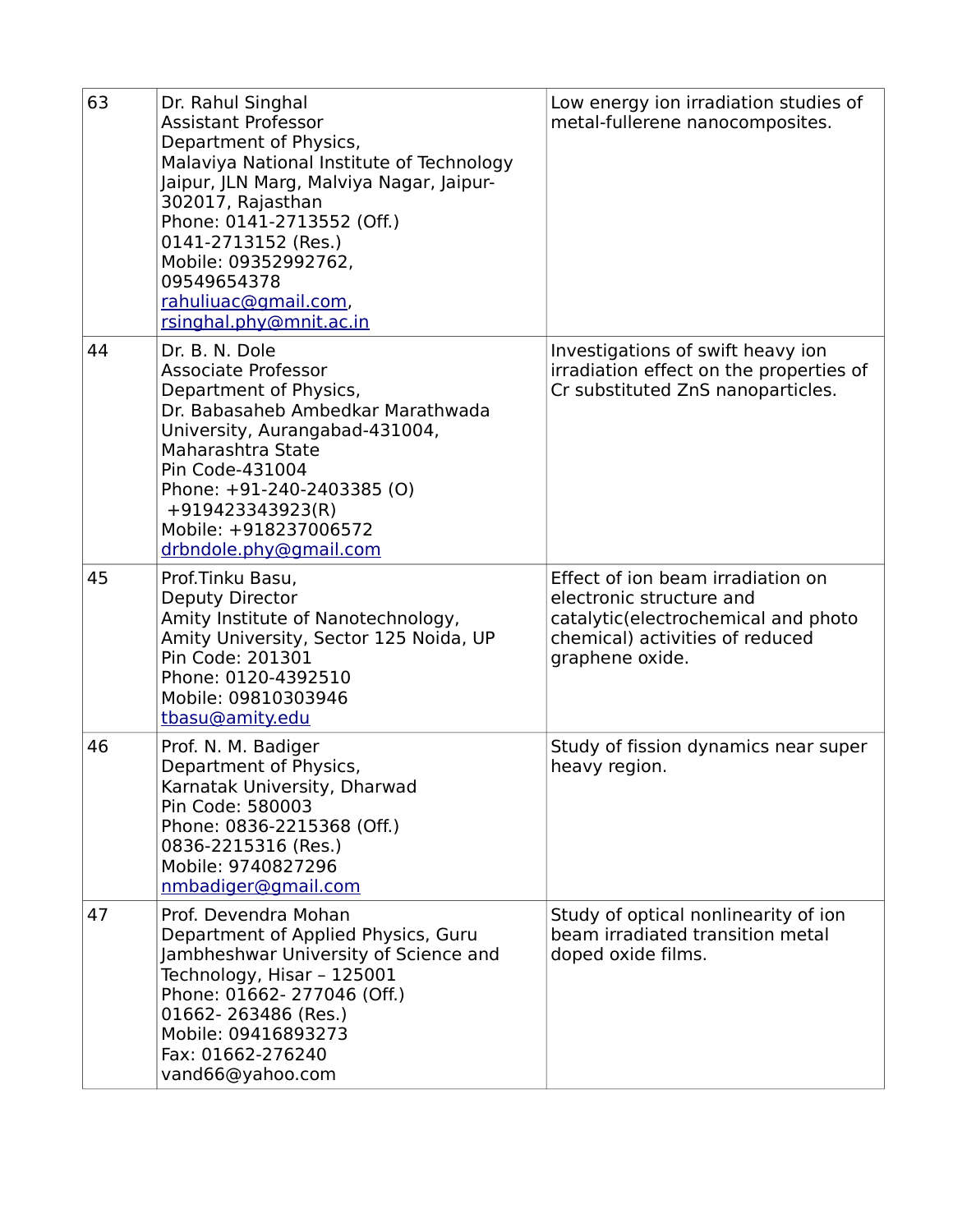| 63 | Dr. Rahul Singhal<br><b>Assistant Professor</b><br>Department of Physics,<br>Malaviya National Institute of Technology<br>Jaipur, JLN Marg, Malviya Nagar, Jaipur-<br>302017, Rajasthan<br>Phone: 0141-2713552 (Off.)<br>0141-2713152 (Res.)<br>Mobile: 09352992762,<br>09549654378<br>rahuliuac@gmail.com,<br>rsinghal.phy@mnit.ac.in | Low energy ion irradiation studies of<br>metal-fullerene nanocomposites.                                                                                                                                                                             |
|----|----------------------------------------------------------------------------------------------------------------------------------------------------------------------------------------------------------------------------------------------------------------------------------------------------------------------------------------|------------------------------------------------------------------------------------------------------------------------------------------------------------------------------------------------------------------------------------------------------|
| 49 | Dr. P. S. Solanki<br><b>Assistant Professor</b><br>Department of Physics, Saurashtra<br>University Rajkot - 360 005 (Gujarat)<br>Phone: +91-2812588428 (Off.)<br>Mobile: +91-9327088608<br>Fax: +91-2812586983<br>piyush.physics@gmail.com                                                                                             | Swift heavy ion (SHI) Irradiation<br>studies on manganite based thin film<br>devices.                                                                                                                                                                |
| 50 | Dr. Radha Perumal Ramasamy,<br>Assistant Professor, Department of Applied<br>Science and Technology, Anna University,<br>ACT Campus, Chennai - 600025<br>Mobile: 8124609350<br>perumal.ramasamy@gmail.com                                                                                                                              | Investigation of effect of ion beams<br>upon lithium - polymer -<br>nanoparticles systems.                                                                                                                                                           |
| 51 | Dr. Srinivasa Rao Nelamarri<br>Department of Physics, Malaviya National<br>Institute of Technology Jaipur<br>JLN Marg, Jaipur - 302017 Rajasthan.<br>Phone: 0141-2713433 (Off.)<br>0141-2713133 (Res.)<br>Mobile: 09549654851 / 09636337638<br><u>srnelamarri.phy@mnit.ac.in,</u><br>nsrphysics@yahoo.com                              | Engineering the properties of sodium<br>potassium niobate<br>thin films using ion beam irradiation.                                                                                                                                                  |
| 52 | Dr. Jaydeep Bhattacharya<br><b>Assistant Professor</b><br>School of Biotechnology, Jawaharlal Nehru<br>University, New Delhi-110067<br>Phone: 011 26708889 (Off.)<br>01126742376 (Res.)<br>Mobile: 9711775392<br>jaydpb@gmail.com                                                                                                      | To study the genotoxic effect and<br>differential protein expression level in<br>the directly irradiated cells and<br>through radiation induced bystander<br>effect in presence and absence of<br>Gold nanoparticles of different size<br>and shape. |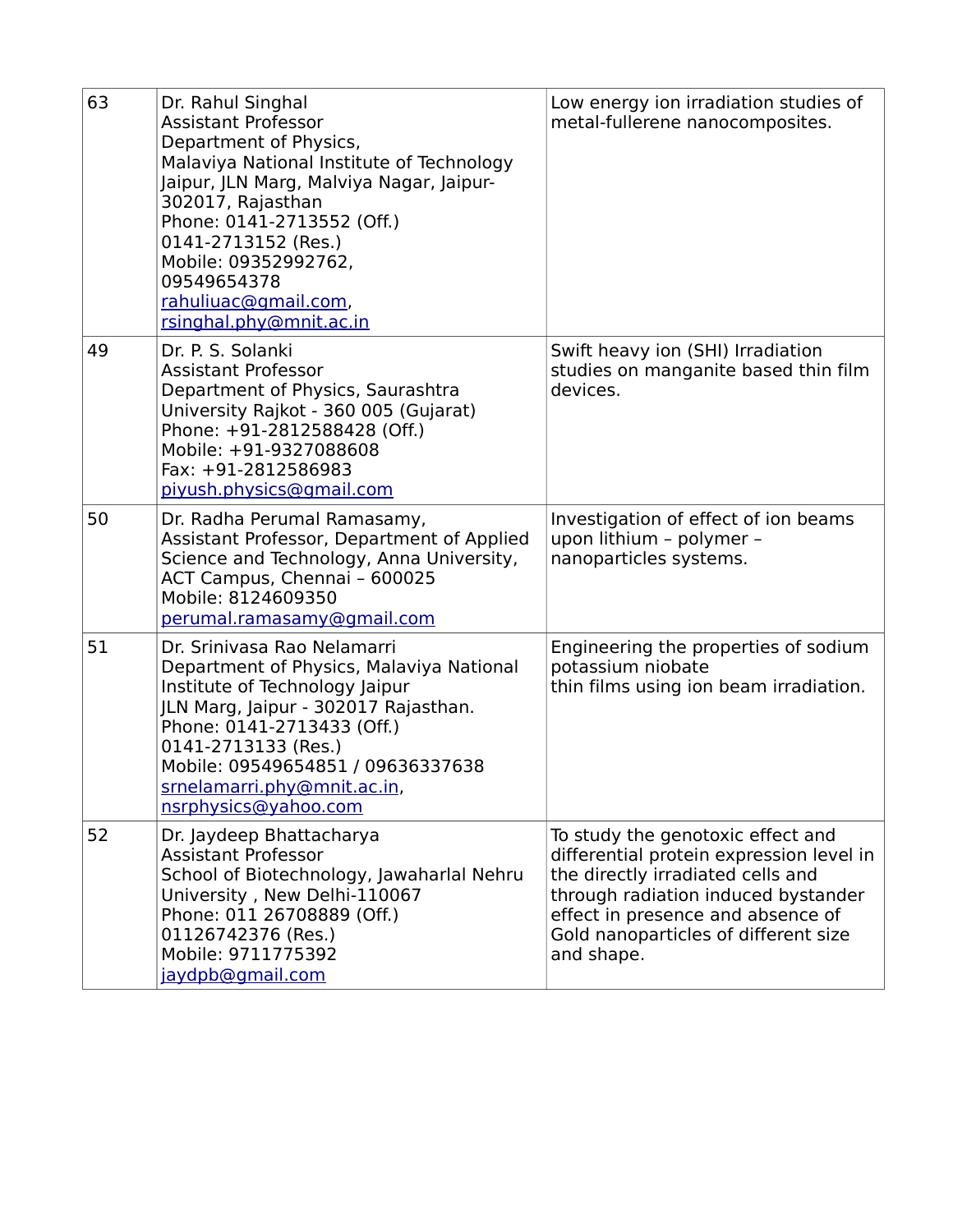| 63 | Dr. Rahul Singhal<br><b>Assistant Professor</b><br>Department of Physics,<br>Malaviya National Institute of Technology<br>Jaipur, JLN Marg, Malviya Nagar, Jaipur-<br>302017, Rajasthan<br>Phone: 0141-2713552 (Off.)<br>0141-2713152 (Res.)<br>Mobile: 09352992762,<br>09549654378<br>rahuliuac@gmail.com,<br>rsinghal.phy@mnit.ac.in | Low energy ion irradiation studies of<br>metal-fullerene nanocomposites.                                                      |
|----|----------------------------------------------------------------------------------------------------------------------------------------------------------------------------------------------------------------------------------------------------------------------------------------------------------------------------------------|-------------------------------------------------------------------------------------------------------------------------------|
| 54 | Dr. N. L. Singh<br>Professor<br>Department of Physics,<br>The M. S. University of Baroda, Vadodara,<br>Gujarat<br>Pin Code: 390002<br>Mobile: 9426409840<br>singhnl msu@yahoo.com                                                                                                                                                      | Study of heavy ion induced fusion/<br>fission reactions around coulomb<br>barrier.                                            |
| 55 | Prof. N. L. Singh<br>Department of Physics<br>Maharaja Sayajirao University of Baroda,<br>Vadodara Gujarat.<br>Mobile: 09426409840<br>nl.singh-phy@msubaroda.ac.in                                                                                                                                                                     | Radiation effects in nuclear ceramics<br>for the immobilization of radioactive<br>waste.                                      |
| 56 | Prof. R. C. Srivastava<br>Dept. of Physics, C.B.S. & H. G. B. Pant<br>University of Ag. & Tech., Pantnagar<br>(Uttarakhand)<br>Pin Code: 263145<br>Mobile: +91-9410173061<br>Fax: (05944)233473<br>rcsrivastava123@gmail.com<br>dr.rcsrivastava@rediffmail.com                                                                         | Study of swift heavy ion irradiation<br>induced effects in graphitic<br>nanocomposites and thin films.                        |
| 57 | Prof. R. G. Sonkawade<br>Department of Physics,<br>Shivaji University, Kolhapur-416004<br>Maharashtra<br>Phone: 0231-2609228 (Off.)<br>Mobile: 09763041193<br>sonkawade@gmail.com                                                                                                                                                      | Effect of swift heavy ion irradiation on<br>supercapacitor properties of<br>manganese oxide/ conducting<br>polymer thin film. |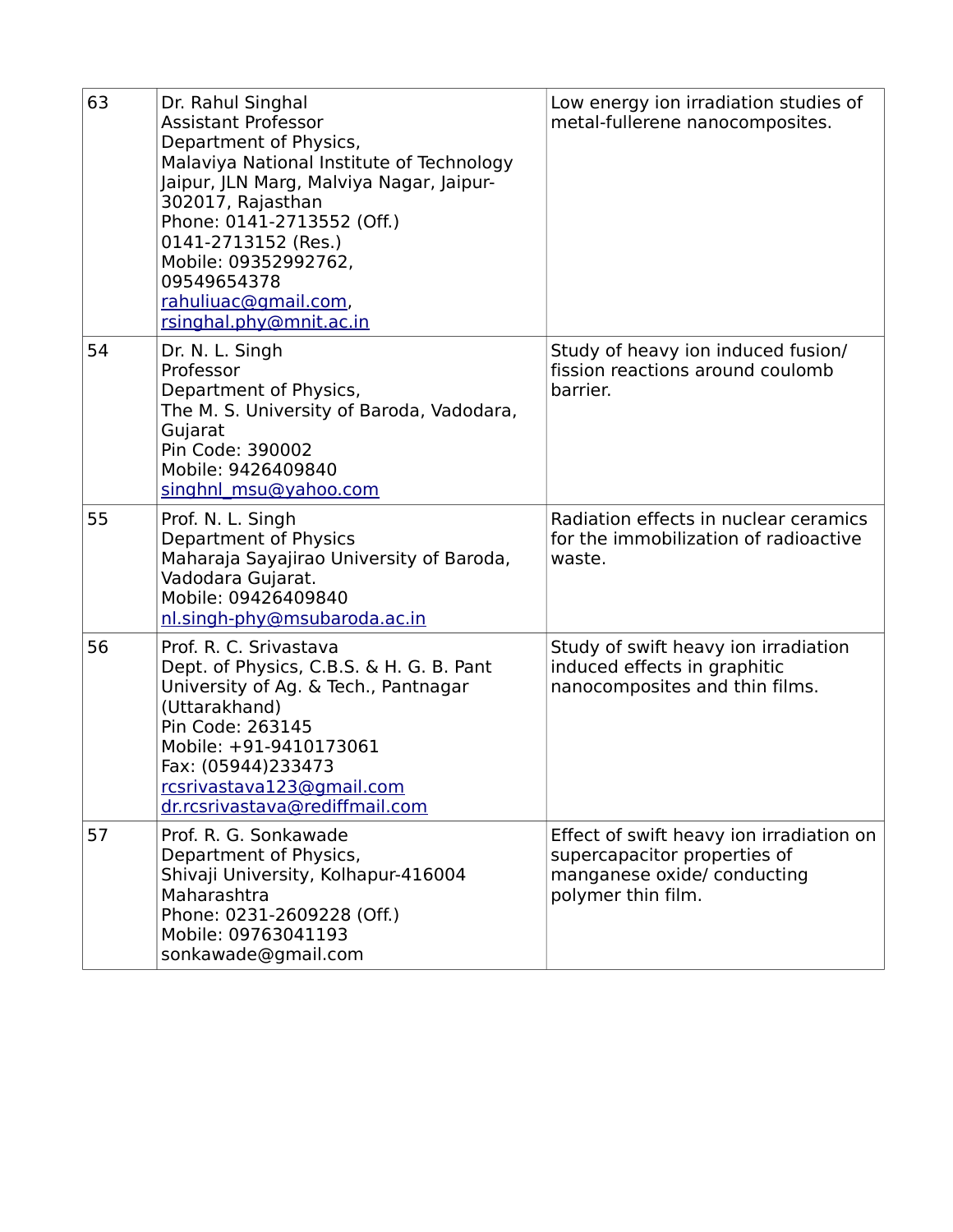| 63 | Dr. Rahul Singhal<br><b>Assistant Professor</b><br>Department of Physics,<br>Malaviya National Institute of Technology<br>Jaipur, JLN Marg, Malviya Nagar, Jaipur-<br>302017, Rajasthan<br>Phone: 0141-2713552 (Off.)<br>0141-2713152 (Res.)<br>Mobile: 09352992762,<br>09549654378<br>rahuliuac@gmail.com,<br>rsinghal.phy@mnit.ac.in | Low energy ion irradiation studies of<br>metal-fullerene nanocomposites.                                                                                  |
|----|----------------------------------------------------------------------------------------------------------------------------------------------------------------------------------------------------------------------------------------------------------------------------------------------------------------------------------------|-----------------------------------------------------------------------------------------------------------------------------------------------------------|
| 59 | Dr. Punita Verma<br><b>Associate Professor</b><br>Department of Physics,<br>Kalindi College,<br>East Patel Nagar,<br>New Delhi -110008<br>Phone: 011-25787604 (Off.)<br>01122591580 (Res.)<br>Mobile: 9868617769, 8800650576<br>Fax: 011-25782505<br>drpunitaverma.nature@gmail.com                                                    | Investigation of multiple ionization<br>effects, anisotropy and charge<br>exchange proceses during ion-atom<br>collisons.                                 |
| 60 | Dr. Utpal Ghosh<br>Department of Biochemistry & Biophysics,<br>University of Kalyani, Kalyani, Nadia, Wes<br>Bengal-741235<br>Phone: 91-8420520334<br>utpal8ghosh@gmail.com                                                                                                                                                            | Signaling pathways of activation and<br>secretion of matrix<br>metallopreteinases from lung<br>carcinoma cells after irradiation with<br>carbon ion beam. |
| 61 | Dr. Shailendra Kumar Sharma<br><b>Associate Professor</b><br>Departement of Applied Physics, Indian<br>School of Mines, Dhanbad-826004<br>(Jharkhand)<br>Phone: 0326-2235412 (Off.)<br>0326-2235512 (Res.)<br>Mobile: 09431121600<br>Fax: 0326-2296563<br>sksharma ism@yahoo.co.in                                                     | Ion beam induced modifications in<br>semiconductor quantum dots for<br>radiation dosimetry and light emitting<br>applications.                            |
| 62 | Dr. Aman Mahajan<br>Department of Physics, Guru Nanak Dev<br>University, Amritsar, Punjab- 143005<br>Phone: 0183-2258802-09 (Ext. 3344) (Off.)<br>0183-2421002 (Res.)<br>Mobile: 09417932547<br>Fax: 0183-2258820<br>aman.phy@gndu.ac.in,<br>dramanmahajan@yahoo.co.in                                                                 | Fabrication of plasmonic dye<br>sensitized solar cell using ion beam<br>engineered photoanodes.                                                           |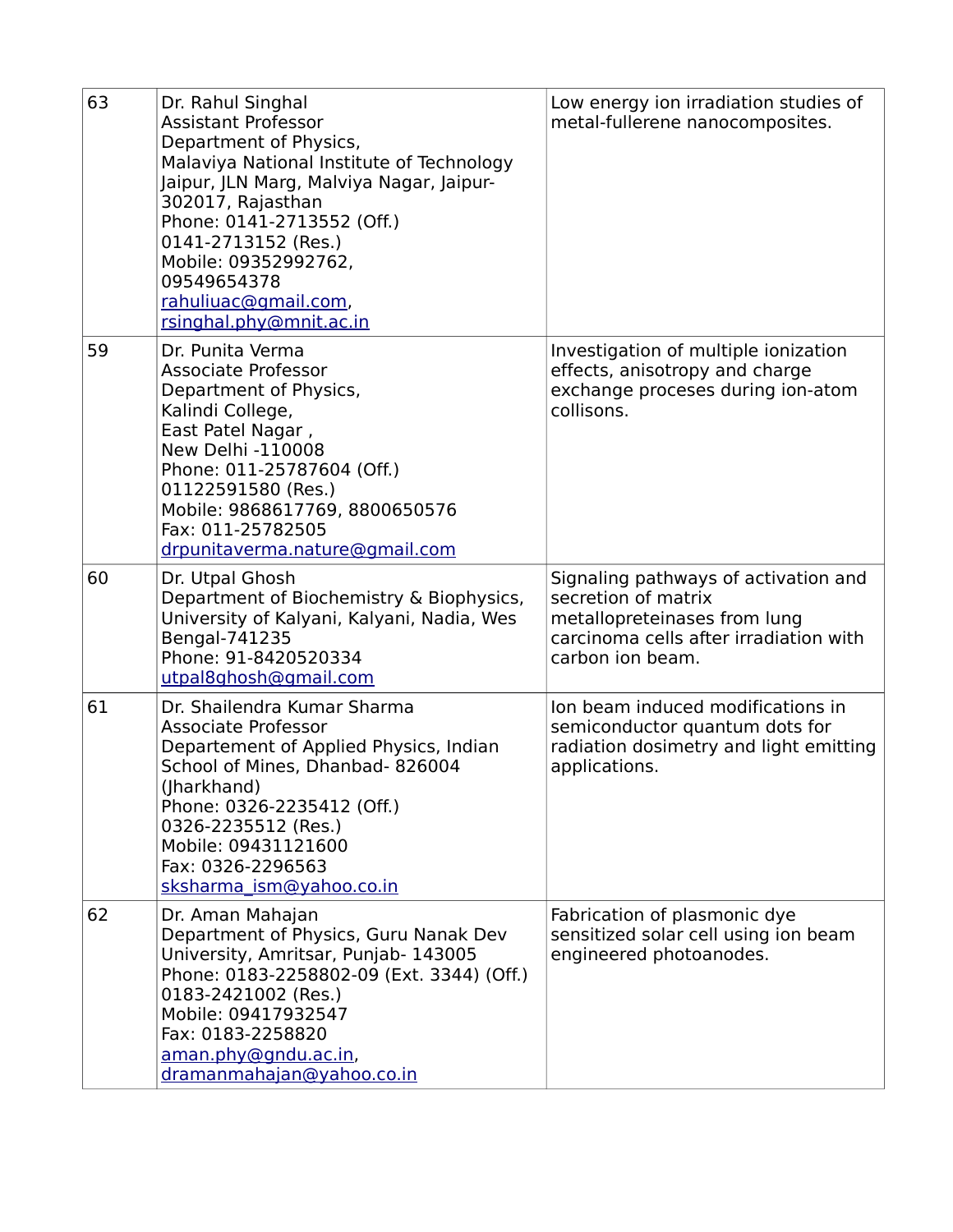| 63 | Dr. Rahul Singhal<br><b>Assistant Professor</b><br>Department of Physics,<br>Malaviya National Institute of Technology<br>Jaipur, JLN Marg, Malviya Nagar, Jaipur-<br>302017, Rajasthan<br>Phone: 0141-2713552 (Off.)<br>0141-2713152 (Res.)<br>Mobile: 09352992762,<br>09549654378<br>rahuliuac@gmail.com,<br>rsinghal.phy@mnit.ac.in | Low energy ion irradiation studies of<br>metal-fullerene nanocomposites.                                                              |
|----|----------------------------------------------------------------------------------------------------------------------------------------------------------------------------------------------------------------------------------------------------------------------------------------------------------------------------------------|---------------------------------------------------------------------------------------------------------------------------------------|
| 64 | Prof. Sunita Rattan<br>Amity Institute of Applied Sciences (AIAS),<br>E-1 Block, 3 rd Floor, Amity University, Uttar<br>Pradesh, Sec- 125, Noida- 201301<br>Phone: 01204392884 (Off.)<br>Mobile: 9810833703<br>srattan@amity.edu                                                                                                       | A novel method to exfoliate expanded<br>graphite to graphene within the<br>polymer matrix using swift heavy<br>ions.                  |
| 65 | Dr. Nitin K. Puri<br>Delhi Technological University,<br>Main Bawana Road, Shahbad Daulatpur,<br>Delhi-110042<br>Mobile: 9871224814<br>nitin.phy@dce.edu,<br>nitinpuri2002@yahoo.co.in                                                                                                                                                  | Elastic recoil detection analysis of<br>Pt/Ti capped Na/AI and Li/AI thin films<br>using $107$ Ag or $58$ Ni swift heavy ion<br>beam. |
| 66 | Dr. Sangeeta Prasher<br>Department of Physics,<br>Kanya Mahavidyalya, Vidyalya Marg<br>Jalandhar, Punjab- 144001<br>Phone: 01812296606 (Off.)<br>01815071172 (Off.)<br>Mobile: 09888134881<br>sp105@rediffmail.com                                                                                                                     | Tailoring the conducting properties of<br>SHI Irradiated polyaniline metal halide<br>composites.                                      |

## **BTR-5: LOW ENERGY ION BEAM FACILITY**

| S.No | <b>PRINCIPAL INVESTIGATOR</b>                                                                                                                                                                                   | <b>TITLE OF THE PROJECT</b>                                                 |
|------|-----------------------------------------------------------------------------------------------------------------------------------------------------------------------------------------------------------------|-----------------------------------------------------------------------------|
|      | Dr. Jyoti Rajput<br>Assistant Professor,<br>Room No. 96,<br>Department of Physics and<br>Astrophysics, University of Delhi<br>(North Campus), Delhi-110007<br>jrajput@physics.du.ac.in,<br>jrajput.du@gmail.com | Addressing three-body dissociation of a bent<br>tri-atomic molecule $(SO2)$ |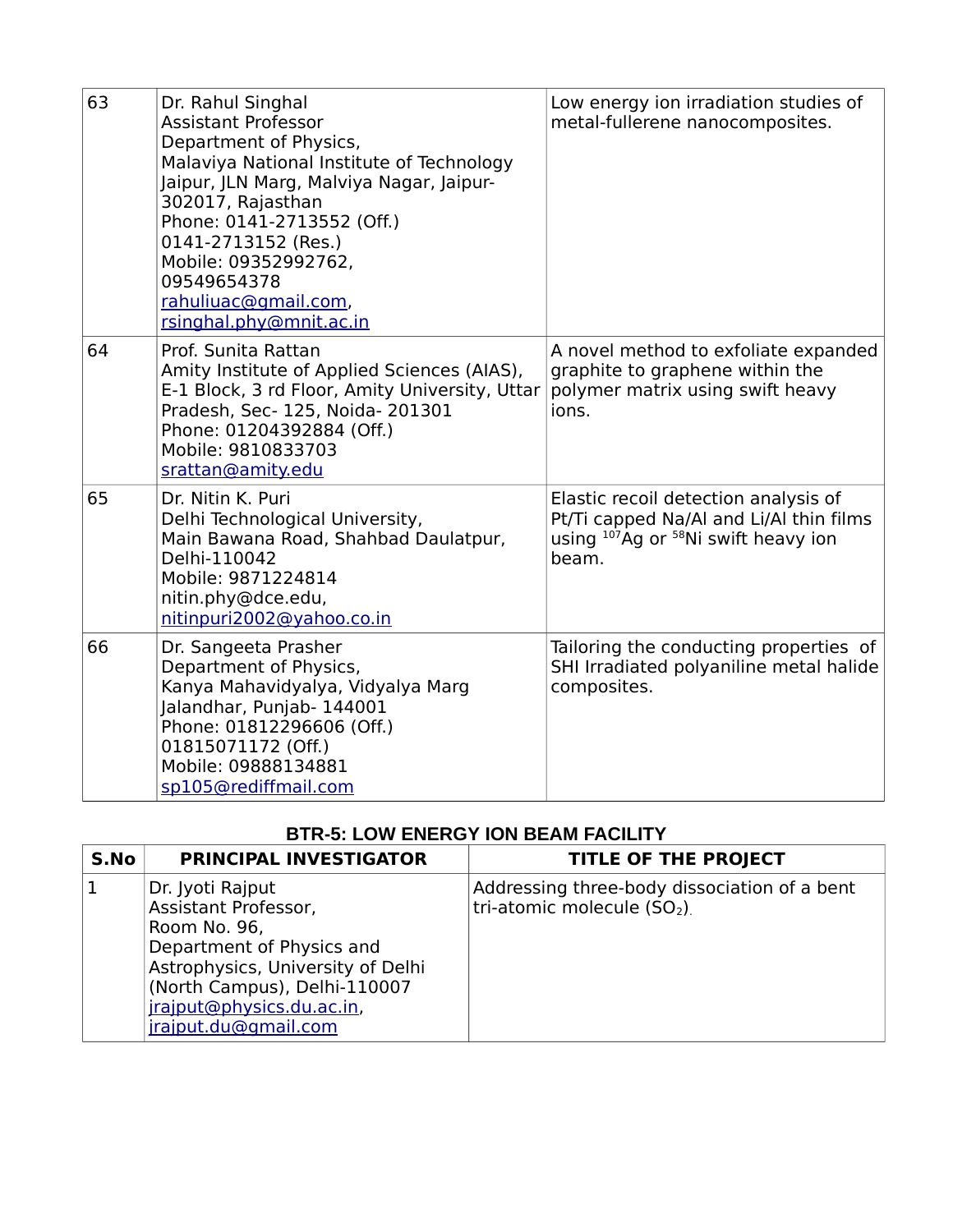| $\overline{2}$ | Dr. Pratap Kumar Sahoo<br>Reader-F<br>School of Physical Sciences, NISER,<br>Jatni, Khurda, P.O Bhimpur<br>Padanpur, Odisha,<br>Pin Code: 752050<br>Phone: 0674-2494258 (Off.)<br>Mobile: +91-9937615317<br>Fax: 0674-2494258<br>Pratap.sahoo@niser.ac.in                                                     | Ion beam lithography (IBL) with Cu and O ions<br>for resistive- switching application in NiO thin<br>films.      |
|----------------|---------------------------------------------------------------------------------------------------------------------------------------------------------------------------------------------------------------------------------------------------------------------------------------------------------------|------------------------------------------------------------------------------------------------------------------|
| 3              | Dr. Arvind Kumar<br><b>Assistant Professor</b><br>Atma Ram Sanatan Dharma College,<br>University Of<br>Delhi, Dhaula Kuan, New Delhi<br>$-110021$<br>Mobile No.- 8826668810<br>bhuarvind2512@gmail.com                                                                                                        | Magnetic, structural, optical and transport<br>study of implanted NiO thin films for spintronic<br>applications. |
| $\overline{4}$ | Mr. Dip Das<br>C/o. Dr. Aloke Kanjilal<br>Department of Physics,<br>School of Natural Sciences,<br>Shiv Nadar University,<br>Tehsil Dadri, Gautam Buddha Nagar,<br>Uttar Pradesh - 201314<br>Mobile: 9958840640<br>aloke.kanjilal@snu.edu.in<br>Mobile: +91-9339366432 (Mr. Dip<br>Das)<br>dip.das@snu.edu.in | Study the transition metal-oxide based<br>resistive switching characteristics.                                   |
| 5              | Ms. Sangita Bhowmick<br>C/o. Dr. Aloke Kanjilal<br>Department of Physics,<br>School of Natural Sciences,<br>Shiv Nadar University,<br>Tehsil Dadri, Gautam Buddha Nagar,<br>Uttar Pradesh - 201314<br>Mobile: 9958840640<br>aloke.kanjilal@snu.edu.in<br>Mobile: 9958508782<br>sb251@snu.edu.in               | Study the optical properties of $Al_2O_3/Z_rO_2$<br>nanocrystalline hetero-structures for ion beam<br>dosimetry. |
| 6              | Mr. Ramcharan Meena<br>Scientist-C<br>Inter University Accelerator Center,<br>Aruna Asaf Ali Marg,<br><b>New Delhi-110067</b><br>Mobile: 9013903496<br>ramcharanmeena1992@gmail.com                                                                                                                           | Effect of ion beam on magnetic and electrical<br>properties of LaCoO <sub>3</sub> thin films.                    |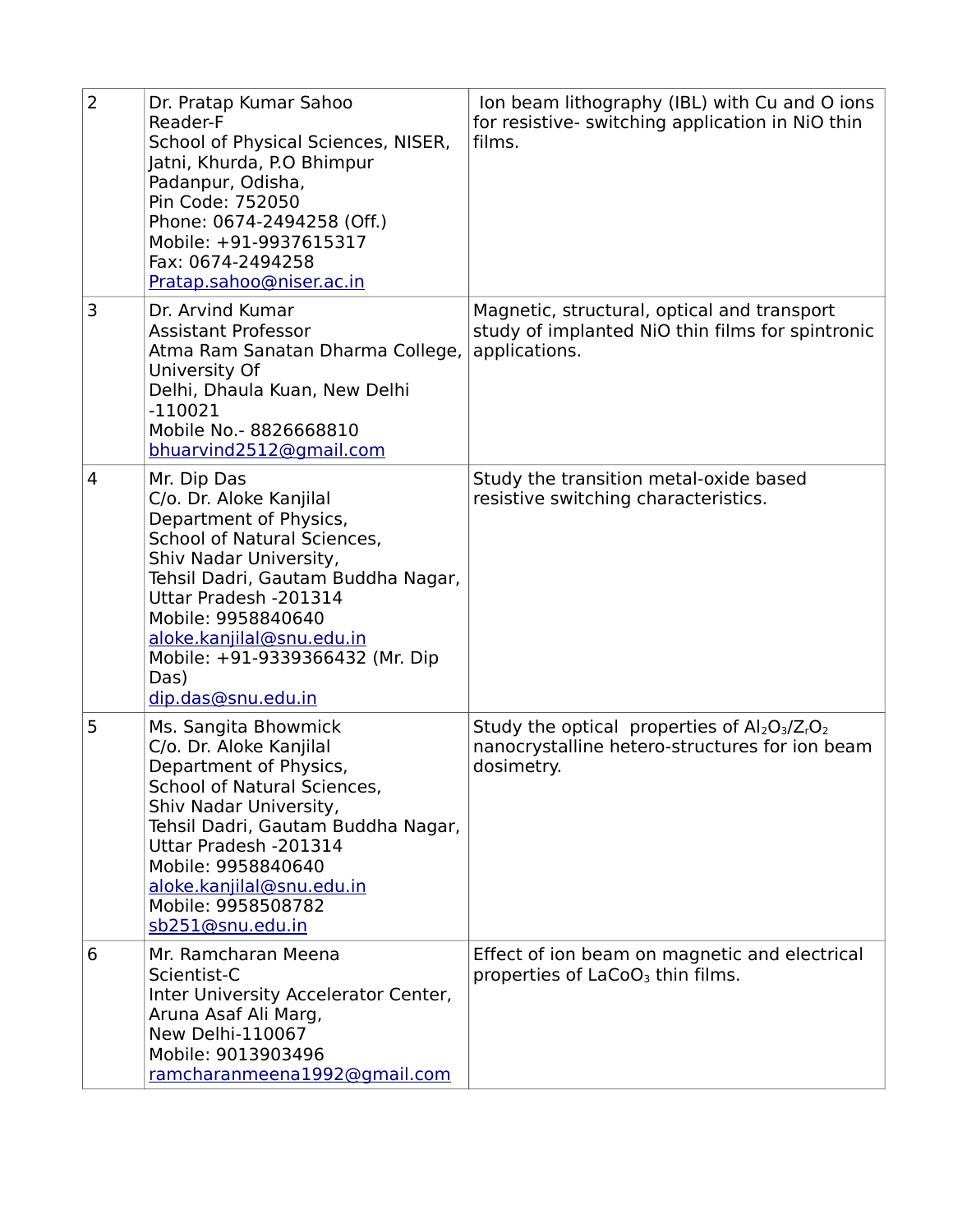| 7  | Dr. Rahul Singhal<br><b>Assistant Professor</b><br>Department of Physics, Malaviya<br>National Institute of Technology<br>Jaipur, JLN Marg, Malaviya Nagar-<br>302017<br>Mobile: 09352992762<br>rsinghal.phy@mnit.ac.in                                                               | Synthesis and modification of shape memory<br>alloys thin films using energetic ions.                                    |
|----|---------------------------------------------------------------------------------------------------------------------------------------------------------------------------------------------------------------------------------------------------------------------------------------|--------------------------------------------------------------------------------------------------------------------------|
| 8  | Dr. Dinesh Topwal<br><b>Reader F</b><br>Institute of Physics,<br>Sachivalaya Marg,<br>Near Sainik School, Bhubaneswar,<br>Odisha- 751005<br>Phone: 06742306420 (Off.)<br>06742306620 (Res.)<br>Mobile: 09437168849<br>dinesh.topwal@iopb.res.in                                       | Sub-surface incorporation of Ag and Au Ions in<br>silicon oxide/nitrite dielectrics for tunable<br>plasmonic properties. |
| 9  | Dr. Ketan D. Parikh<br>Assistant professor and Head<br>Department of Physics, Shri M. P.<br>Shah Arts & Science College,<br>Surendranagar - Gujarat<br>Pin Code- 360 001<br>Phone: 02752 - 220382 (Off.)<br>Mobile: 94282 22561<br>ketandparikh@yahoo.co.in                           | Effect of Ion implantation of some NLO<br>crystals.                                                                      |
| 10 | Dr. Kumaraswamy GN<br><b>Asstant Professor</b><br>Department of Physics,<br>Amrita Vishwa Vidyapeetham<br>University,<br>Kasavanahalli, Carmelram Post,<br>Bengaluru-560035<br>Phone: 080-25183700 (314) (Off.)<br>Mobile: 9886883788<br>gnk swamy@blr.amrita.edu<br>kumy79@gmail.com | Influence of particle irradiation on<br>photo-absorption and charge separation<br>kinetics in organic photovoltaics.     |
| 11 | Dr. Lisha Raghavan<br><b>Research Associate</b><br>Inter-University Accelerator Centre,<br>Aruna Asaf Ali Marg, Vasant Kunj,<br>New Delhi-110067<br>Mobile: 8750482448<br>lisharghvn@gmail.com                                                                                        | Investigations on exchange bias phenomenon<br>in magnetic bilayer films and its modification<br>by ion implantation.     |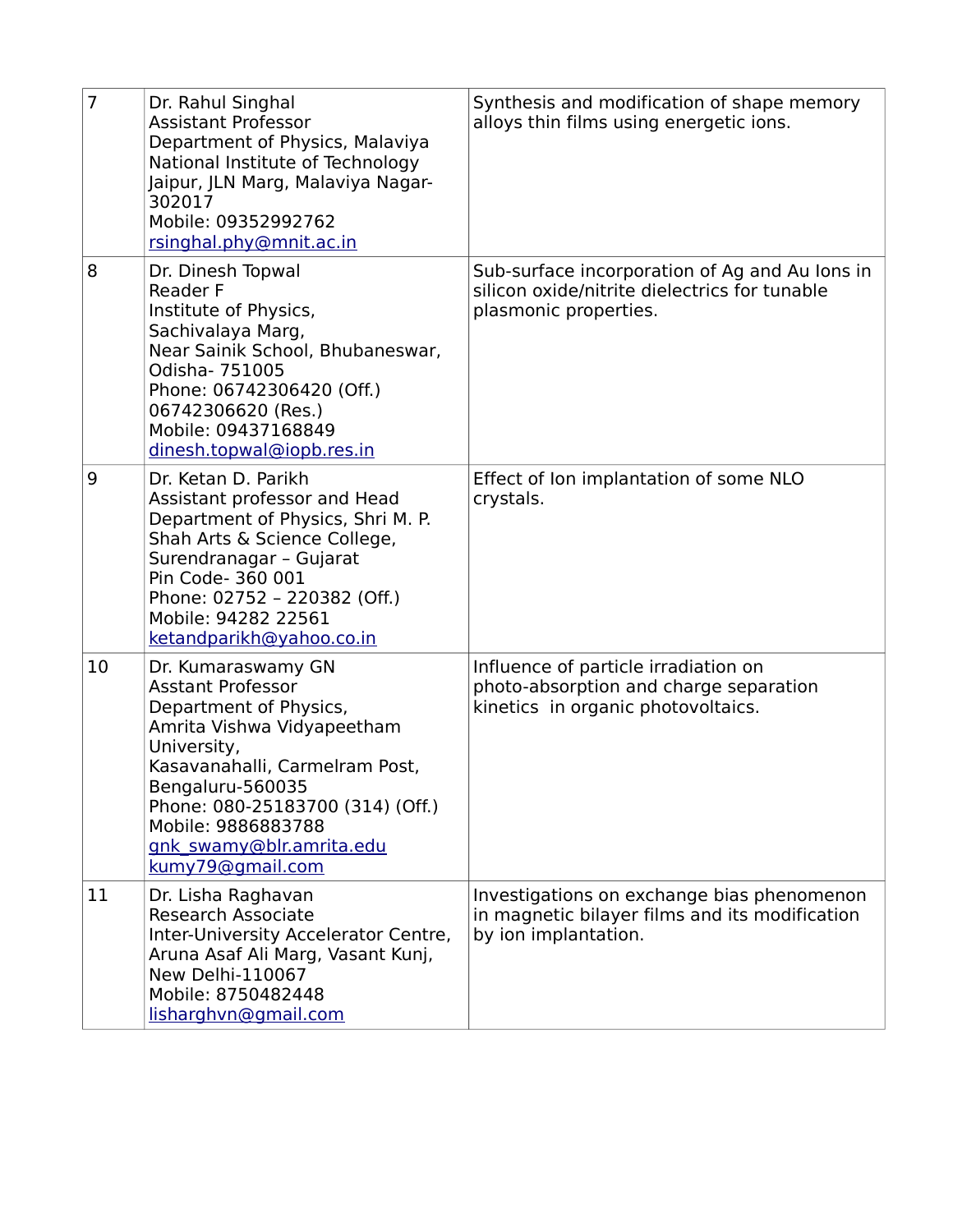| 12 | Mr. Rakesh Kumar Pandey<br>Scientist D<br>SSPL DRDO Min. of Defence Delhi<br>III-V MBE Group SSPL DRDO<br>Timarpur, Lucknow Road, Delhi<br>$-110054$<br>Phone: 01123903436 (Off.)<br>Mobile: 9350039720<br>Fax: 01123913609<br>rakeshpandey@sspl.drdo.in                                                                       | To investigate the doping of Be, S, Zn, Si in<br>GaSb epilayer grown by MBE.                                                       |
|----|--------------------------------------------------------------------------------------------------------------------------------------------------------------------------------------------------------------------------------------------------------------------------------------------------------------------------------|------------------------------------------------------------------------------------------------------------------------------------|
| 13 | Mr. Shah Aarif Ul Islam<br>Ph.D Scholar, Department of<br>Physics. NIT Srinagar, Jammu and<br>Kashmir - 190006<br>Phone: 9596195920 (Off.)<br>9858284543 (Res.)<br>aarifulislam111@gmail.com                                                                                                                                   | Tunning the electrical transport properties of<br>La <sub>2</sub> NiMnO <sub>6</sub><br>thin films by low energy ion implantation. |
| 14 | Mr. Parswajit Kalita<br>C/o. Dr. Santanu Ghosh, Dept. Of<br>Physics,<br>Indian Institute Of Technology Delhi,<br>Hauz Khas, New Delhi - 110016<br>parswajitkalita90@gmail.com                                                                                                                                                  | Study of radiation stability of oxide ceramics<br>for nuclear applications.                                                        |
| 15 | Prof. Debnarayan Jana<br>Department of Physics, University of And Li-N Co-Doped ZnO.<br>Calcutta,<br>92, A.P.C Road, Kolkata- 700009<br>Phone: 91-33-2350 8386 extn 413<br>(Off)<br>Mobile: 09830549937<br>diphy@caluniv.ac.in                                                                                                 | Defect dynamics of Lithium (Li), Nitrogen (N)                                                                                      |
| 16 | Prof. Neil Hyatt<br><b>Immobilisation Science Laboratory</b><br>Sir Robert Hadfield Building,<br><b>Department of Materials Science</b><br>and Engineering, The University of<br>Sheffield, Mappin Street, Sheffield,<br>South Yorkshire.<br>Pin Code: S1 3JD<br>Phone: (+44) 114 222 5470 (Off.)<br>n.c.hyatt@sheffiled.ac.uk | Management of pyroprocessing wastes using<br>ceramic and vitreous wasteforms.                                                      |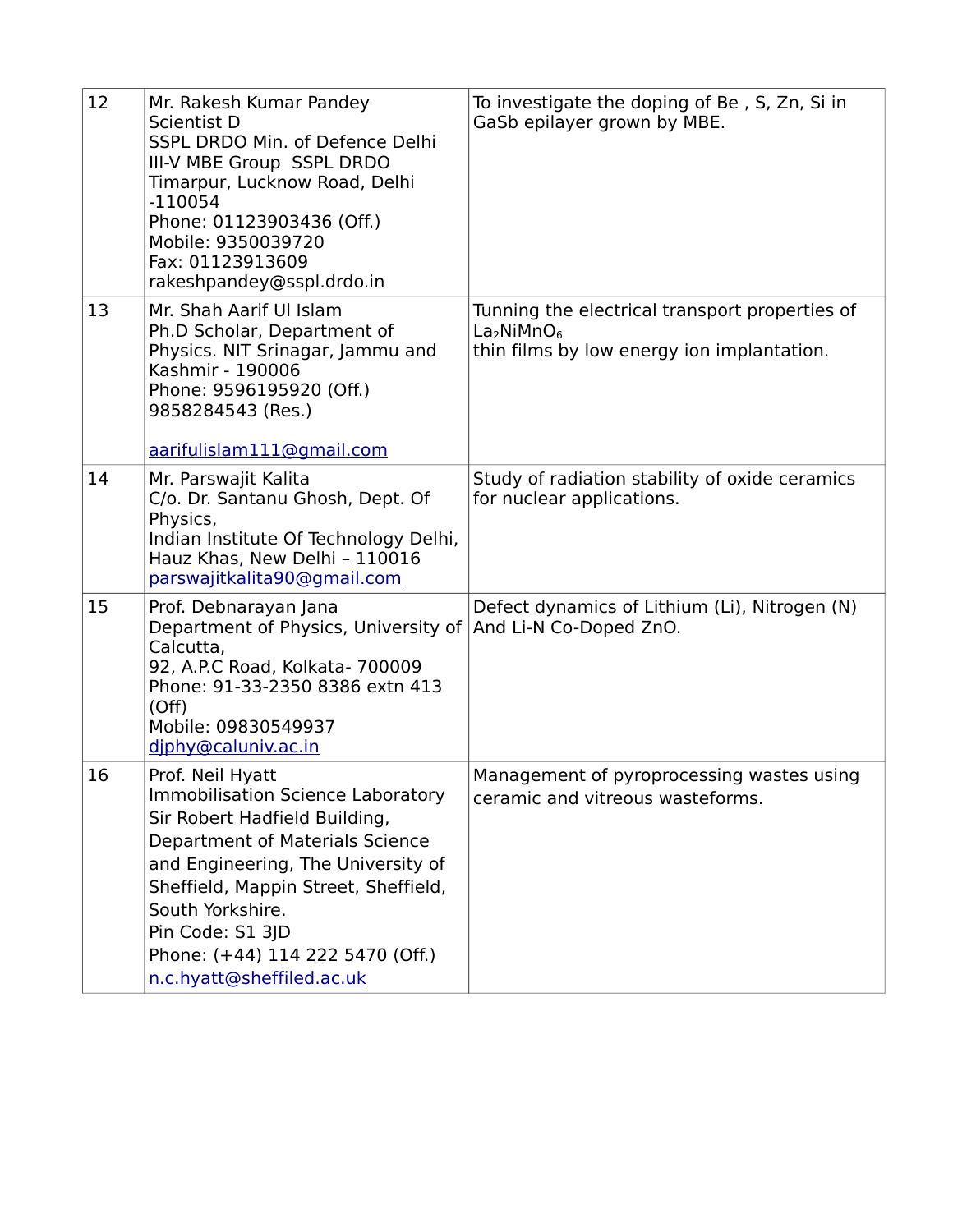| 17 | Dr. K. Rawat<br><b>DST-INSPIRE Faculty</b><br>IUAC & SCNS, JNU, New Delhi<br>Mailing Address: Inter-University<br>Accelerator Centre, Aruna Asaf Ali<br>Marg, New Delhi-110067<br>Phone: 27604699<br>Mobile: 9013461490<br>kamla.jnu@gmail.com;<br>krawat.iuac@gmail.com | Impact of multivalent- Irradiation on the phase<br>states of nanocomposite.                                                                                   |
|----|--------------------------------------------------------------------------------------------------------------------------------------------------------------------------------------------------------------------------------------------------------------------------|---------------------------------------------------------------------------------------------------------------------------------------------------------------|
| 18 | Dr. Hardeep Kumar<br><b>Assistant Professor</b><br>E1-303 B,<br>Deptt. of Applied Physics<br>AIAS, Amity University U.P., Sector<br>125, Noida<br>Pin Code: 201301<br>Mobile: 9818762632<br>mail2hsehgal@gmail.com                                                       | To enhance the hydrogenation properties of<br>Au-Pd and Mg-Pd NPs/thin films by low-energy<br>ions.                                                           |
| 19 | Dr. Vandana<br><b>Senior Scientist</b><br>Room 51, Main Building,<br>National Physical Laboratory, Dr.<br>K.S. Krishnan Marg, New<br>Delhi-110012<br>Phone: 01145608588 (Off.)<br>vandana11@gmail.com,<br>vandana1@mail.nplindia.org                                     | Tailoring and identification of point defects in<br>ALD deposited Undoped and Al doped zinc<br>oxide thin films on crystalline silicon by ion<br>irradiation. |
| 20 | Dr. Himani Khanduri<br>Dr. D.S. Kothari Post Doctoral Fellow,<br>Inter-University Accelerator Centre,<br>Aruna Asaf Ali Marg, Vasant Kunj,<br><b>New Delhi-110067</b><br>Phone: +91 9971182133 (Off.)<br>himani.khanduri@gmail.com                                       | Magnetic and structural studies of MnAI thin<br>films prepared by low energy ion beam<br>irradiation and evaporation technique.                               |
| 21 | Ms. Sonu Devi<br>Senior Research Fellow<br>Inter-University Accelerator Centre,<br>Aruna Asaf Ali Marg, Vasant Kunj,<br><b>New Delhi-110067</b><br>Mobile: 7838846217<br>hudasonu@gmail.com                                                                              | Thermal spike effect in sputtering of porous<br>germanium due to high energy heavy ions<br>irradiation.                                                       |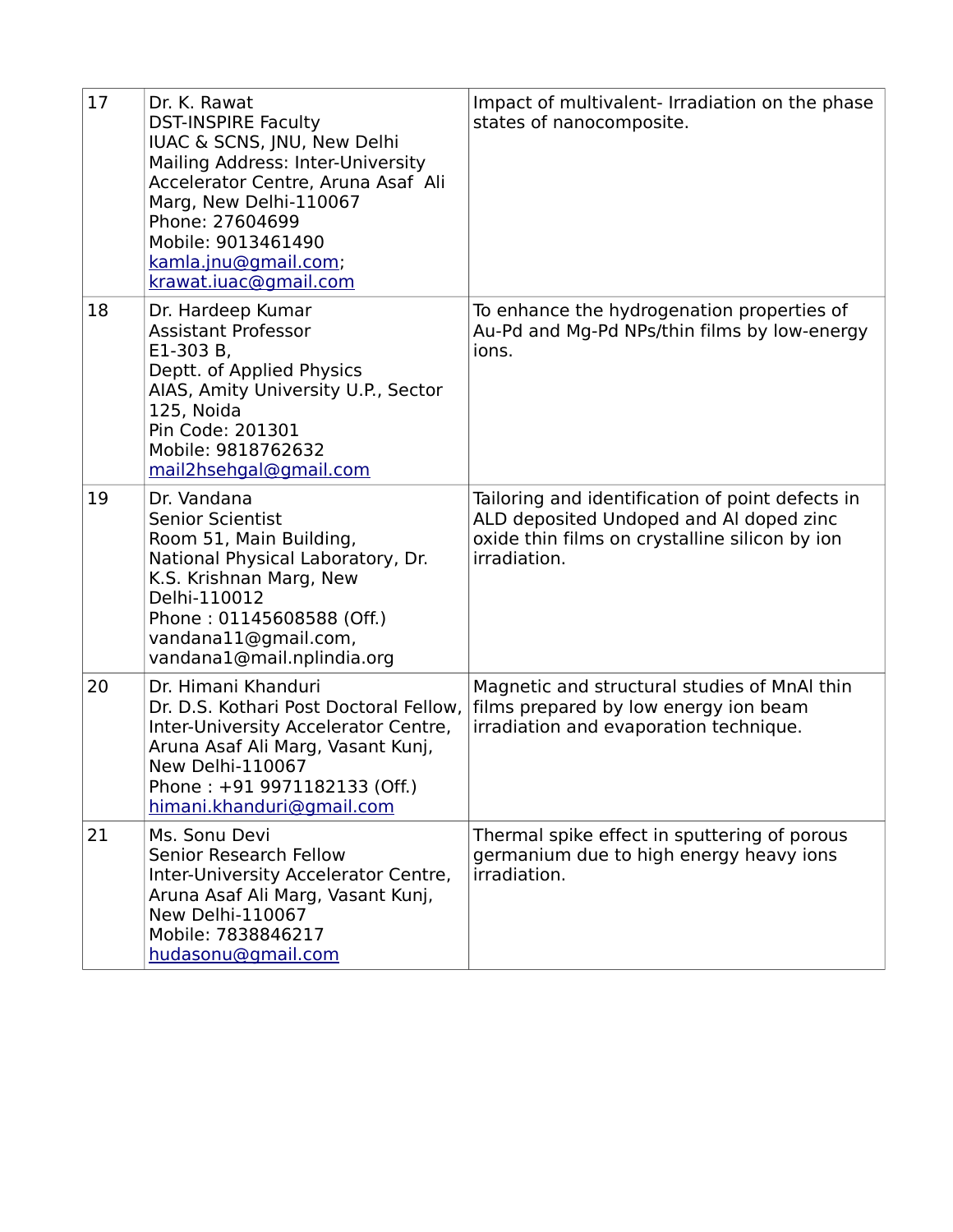| 22 | Dr. Rakesh Kumar<br>Dr. D. S. Kothari Posdoctoral Fellow<br>Material Science Group,<br><b>Inter-University Accelerator Centre</b><br>(IUAC), Aruna Asaf Ali Marg, Vasant<br>Kunj, New Delhi-110067<br>Phone: 011-26893955(240)<br>Mobile: +91-9811514070<br>nanorks@gmail.com | Study of the properties of graphene- silicon<br>schottky junction under intense radiation<br>environments.                 |
|----|-------------------------------------------------------------------------------------------------------------------------------------------------------------------------------------------------------------------------------------------------------------------------------|----------------------------------------------------------------------------------------------------------------------------|
| 23 | Prof. Udayan De<br>Calcutta Institute of Engineering and<br>Management<br>(Under WB Univ. of Technology),<br>24/1A Chandi Ghosh Road,<br>Tollygunge, Kolkata 700040<br>Mobile: +91-7044066722<br>ude2006@gmail.com                                                            | Investigation of heavy surface damage in<br>$Ba(Fe, Co)2As2 crystals by low energy ion$<br>beams.                          |
| 24 | Dr. Razia Nongjai<br>C/o. Dr. K. Asokan<br><b>Materials Science Division</b><br>Inter University Accelerator Centre,<br>New Delhi-110067<br>Mobile: 9560934110<br>razianongjaj@gmail.com                                                                                      | Tuning exchange bias by implantation of Ni<br>and Fe on NiO and $Fe3O4$ thin films.                                        |
| 25 | Ms. Anumeet Kaur<br>C/o. Prof. Lakhwant Singh<br>Department of Physics,<br>Guru Nanak Dev University,<br>Amritsar, Punjab-143005<br>Mobile: 9914128822<br>lakhwant@yahoo.com<br>Mobile: +91-7508323295 (Ms. Kaur)<br>anumeetphy@gmail.com                                     | Effect of SHI irradiation on structural and<br>multiferroic properties of magnetic Ion doped<br>ferroelectric perovskites. |
| 26 | Dr. Pratima Solanki<br><b>Assistant Professor</b><br>Special Centre for Nanoscience,<br>Jawaharlal Nehru University, New<br>Delhi- 110067<br>Phone: 011-26704740 (Off.)<br>011-26742809 (104) (Res.)<br>Mobile: 09871584410<br>pratimarsolanki@gmail.com                      | Effect of ion irradiation on Biopolymer-metal<br>oxide based nanocomposites for removal of<br><b>Water Pollutants.</b>     |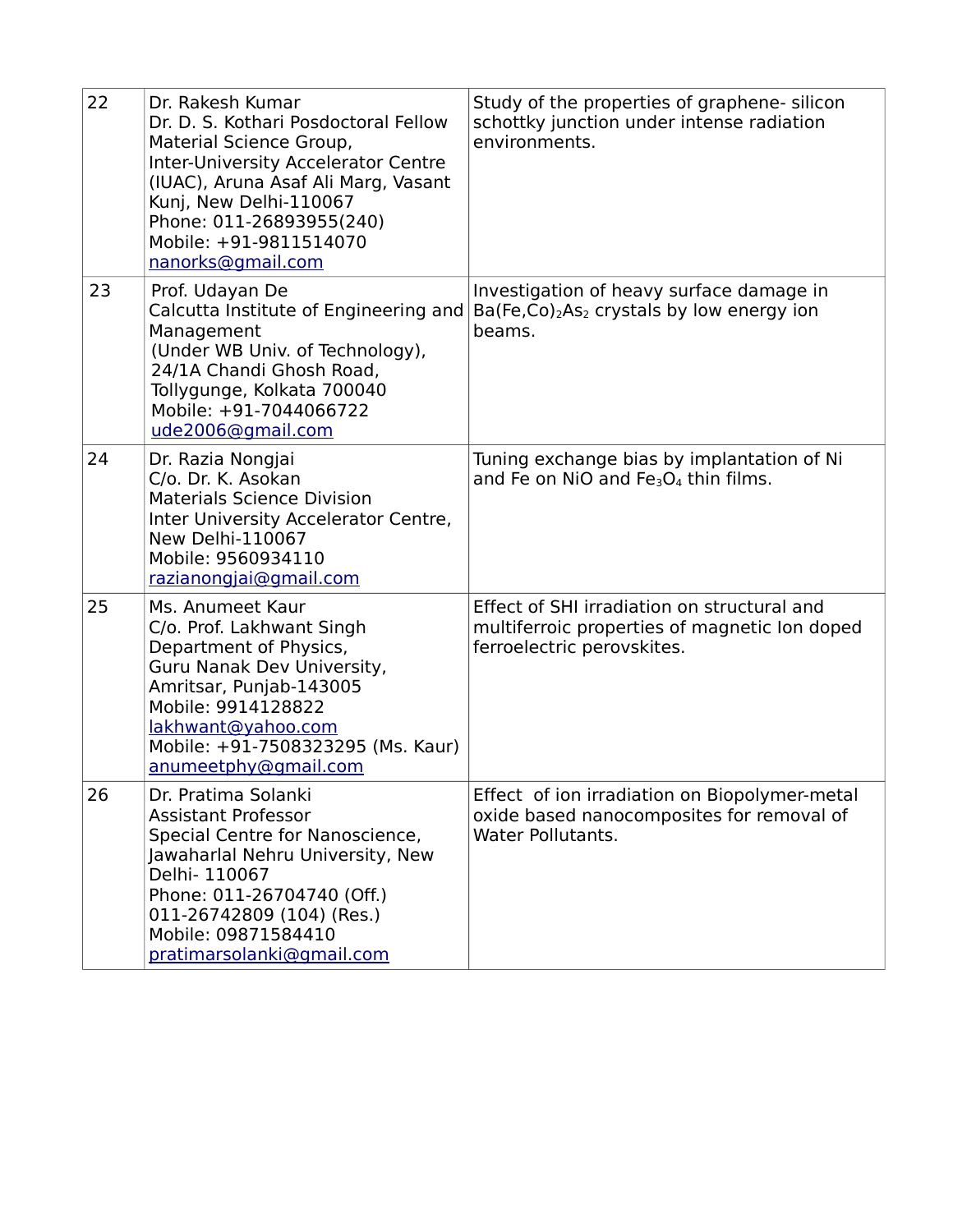| 27 | Dr. Aman Mahajan<br>Department of Physics, Guru Nanak<br>Dev University, Amritsar, Punjab-<br>143005<br>Phone: 0183-2258802-09 (Ext.<br>3344) (Off.)<br>0183-2421002 (Res.)<br>Mobile: 09417932547<br>Fax: 0183-2258820<br>aman.phy@gndu.ac.in,<br>dramanmahajan@yahoo.co.in | Fabrication of plasmonic dye sensitized solar<br>cell using ion beam engineered photoanodes.                         |
|----|------------------------------------------------------------------------------------------------------------------------------------------------------------------------------------------------------------------------------------------------------------------------------|----------------------------------------------------------------------------------------------------------------------|
| 28 | Dr. Sandeep Sharma<br><b>Assistant Professor</b><br>Department of Physics,<br>Guru Nanak Dev University,<br>Amritsar, Punjab.<br>Pin Code- 143005<br>Phone: 0183-2258802 (Off.)<br>Mobile: 07355365783<br>sandeepscl@gmail.com                                               | Defects activated optical and elecrical<br>response in 2-Dimensional transition metal<br>dichalcogenides thin films. |
| 29 | Ms Asha<br>Department of Physics<br>Maharaja Sayajirao University of<br>Baroda, Vadodara, Pin Code- 390002<br>(Gujarat)<br>Mobile: 09426409840<br>nl.singh-phy@msubaroda.ac.in                                                                                               | Radiation effects in nuclear ceramics for the<br>immobilization of radioactive waste.                                |
| 30 | Dr. Ajit K. Mahapatro<br>Department of Physics &<br>Astrophysics, University of Delhi,<br>Delhi-110007<br>Mobile: 09871074984<br>ajit.km001@gmail.com,<br>amahapatro@physics.du.ac.in<br>Mobile: 9990233147 (Mr. Satish)<br>stsh1486@gmail.com                               | Nanostructure formation using ion irradiation<br>on MBE grown GaSb layer over GaAs substrate.                        |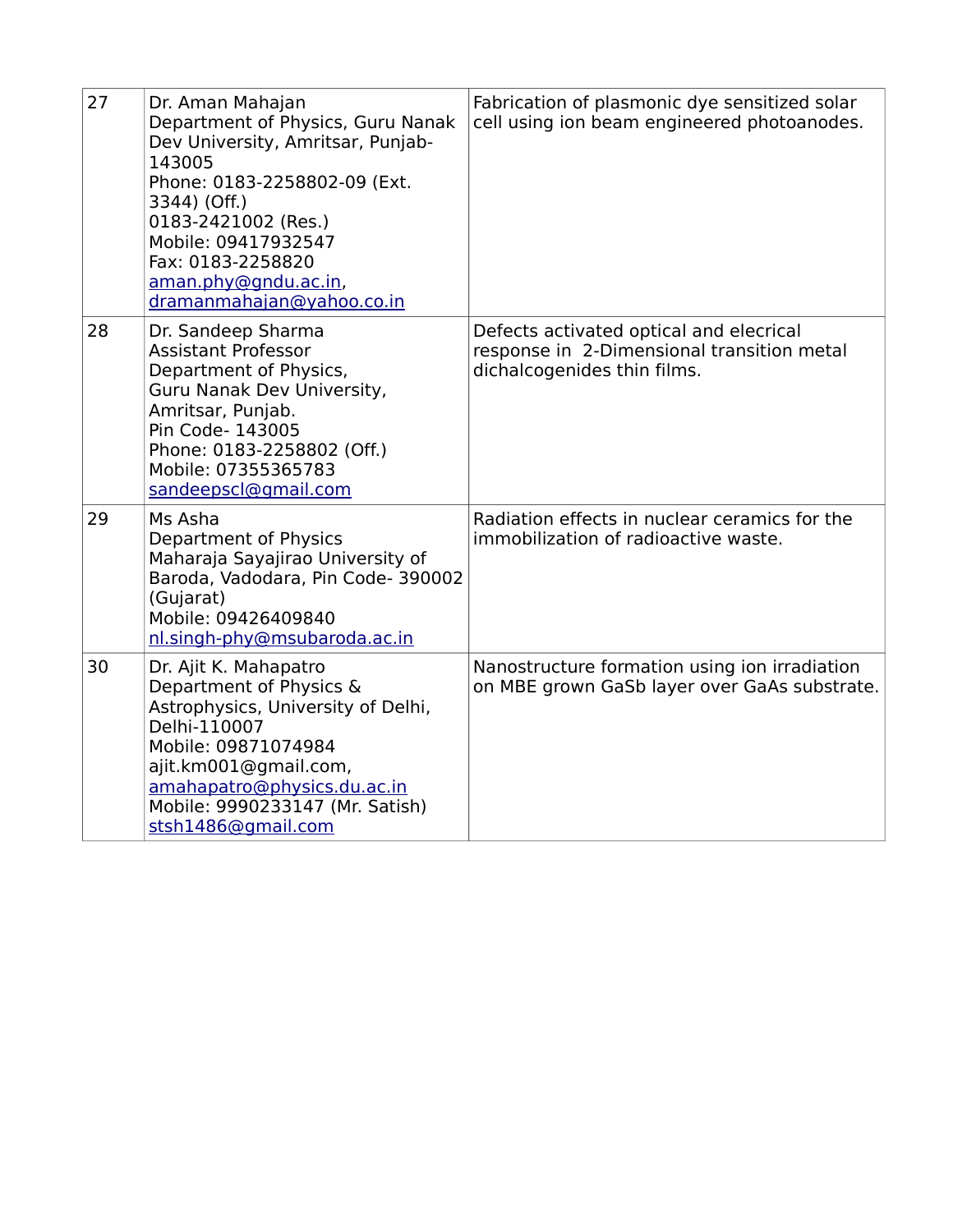## **SUMMARY OF BEAM TIME/PROJECTS SANCTIONED DURING ACCELERATOR USERS COMMITTEE ( AUC-60 AMS) MEETING**

| S.No           | <b>PRINCIPAL INVESTIGATOR</b>                                                                                                                                                                                                                                                         | <b>TITLE OF THE PROJECT</b>                                                                                                                                                                                                 |
|----------------|---------------------------------------------------------------------------------------------------------------------------------------------------------------------------------------------------------------------------------------------------------------------------------------|-----------------------------------------------------------------------------------------------------------------------------------------------------------------------------------------------------------------------------|
| $\mathbf{1}$   | Dr. Madhulika Samanta<br>Superintending Archaeologist<br>Archaeological Survery of India, 3rd Floor<br>VUDA Bhavan, L & T Circle, Karelibaug, VIP<br>Road, Vadodara-390018<br>Phone - 0265-2464461 (Off.)<br>Mobile: 09427639820<br>Fax: 0265-2460831<br>excavatiobnranch5.asi@gov.in | AMS dating of carbon samples from<br>the early historic site of Vadnagar,<br>Gujarat.                                                                                                                                       |
| $\overline{2}$ | Prof. Rameshwar Bali<br>Department of Geology<br>University of Lucknow,<br>Lucknow<br>Pin Code- 226007<br>Phone-0522-2740015 (Off.)<br>0522-278904 (Res.)<br>Mobile- 9415111803<br>rameshbali@rediffmail.com                                                                          | Chronology of glaciation and<br>palaeoclimatic reconstruction along<br>Triloknath glacier valley, Lahaul<br>Himalaya.                                                                                                       |
| 3              | Mr. Parminder Singh Ranhotra<br>Scientist - C<br>Birbal Sahni Institute Of<br>Palaeosciences, Lucknow<br>BSIP, 53 University Road,<br>Lucknow (UP)<br>Pin Code: 226007<br>Mobile: 09454725231,<br>8960025231<br>ranhotra.p@gmail.com                                                  | Late quaternary vegetation and<br>climate reconstruction from the<br>Himalayan and Tibetan region.                                                                                                                          |
| $\overline{4}$ | Dr. Aninda Mazumdar<br><b>Principal Scientist</b><br>Geological Oceanography Division,<br>National Institute of Oceanography, Dona<br>Paula, Goa.<br>Pin Code: 403 004<br>Phone: 91-832-2450620 (O)<br>Mobile: 9764971004<br>maninda@nio.org                                          | Deciphering factors influencing<br>paleoclimatic variations from<br>Beryllium isotope proxy $(^{10}Be$ and $^9Be$ )<br>record.                                                                                              |
| 5              | Dr. Sheikh Nawaz Ali<br><b>Scientist B</b><br>Birbal Sahni Institute of Palaeosciences,<br>53, University Road Lucknow,<br>Uttar-Pradesh-226007<br>Mobile: 9554955511; 9651474786<br>snawazali@gmail.com                                                                              | Glacial chronology, palaeoclimatic<br>reconstruction and their climatic<br>implications in the Thangu Valley,<br>Sikkim Himalaya, India with special<br>emphasis on luminescence<br>characteristics of feldspar and quartz. |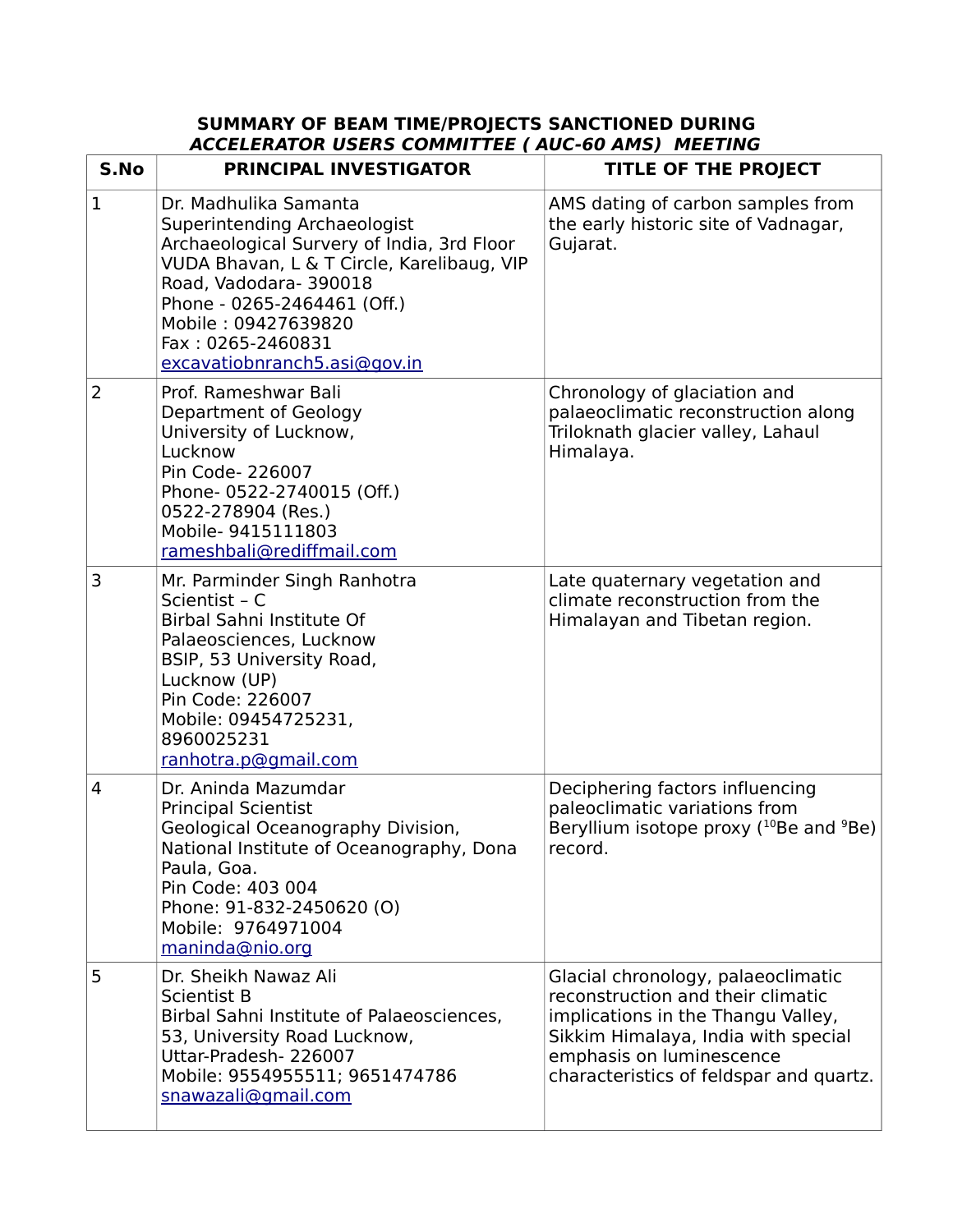| 6  | Prof. George Mathew<br>Department of Earth Sciences,<br>Indian Institute of Technology Bombay,<br>Powai, Mumbai -400076<br>Phone: 022-25767275 (Off.)<br>022-25768275 (Res.)<br>gmathew@iitb.ac.in                                | Variation in denudation rates across<br>North-East Himalaya: Constraints<br>based on<br>cosmogenic nuclides $(^{10}$ be and $^{26}$ Al)<br>chronology.                                                              |
|----|-----------------------------------------------------------------------------------------------------------------------------------------------------------------------------------------------------------------------------------|---------------------------------------------------------------------------------------------------------------------------------------------------------------------------------------------------------------------|
| 7  | Prof. Hema Achyuthan<br>Department of Geology, Anna University,<br>Chennai- 600025<br>Phone: 044-22358453 (Off.)<br>044-24463136 (Res.)<br>Mobile: 09382849662<br>Fax: 044-22356061<br>hachyuthan@yahoo.com                       | AMS dating of lake sediments and<br>reconstruction of paleo southwest<br>monsoon and the westerlies.                                                                                                                |
| 8  | Mr. V. N. Prabhakar<br>Visiting Assistant Professor,<br>Indian Institute Of Technology,<br>Gandhinagar, Palaj<br>Simkheda, Gandhinagar- 382355<br>Phone: 9586199835 (Res.)<br>Mobile: 9586199837<br>vnprabhu@iitgn.ac.in          | Protohistoric chronology of lower<br>Drisadvati Valley (Northern<br>Rajasthan) based<br>on the AMS C-14 dating of charcoal<br>samples from the Harappan site of<br>Karanpura, District Hanumangarh,<br>Rajasthan.   |
| 9  | Dr. S. B. Ota<br>Joint Director General (Archaeology)<br>Archaeological Survey of India, Janpath,<br><b>New Delhi- 110011</b><br>Mobile: 08447605003<br>simadriota@gmail.com                                                      | (a) $C^{14}$ dating of charcoal samples<br>from Ladakh Himalayas, J&K.<br>(b) <sup>10</sup> Be and <sup>26</sup> Al dating of Acheulian<br>artefacts from Tikoda and Damgongri,<br>District Raisen, Madhya Pradesh. |
| 10 | Dr. Jaishri Sanwal<br><b>Research Scientist</b><br>Geodynamics Unit, Jawaharlal Nehru Centre<br>for<br>Advance Scientific Research, Bangalore<br>Karnataka.<br>Pin Code: 560 064<br>Mobile: 097317966<br>jaishrigeology@gmail.com | Dating the holocene climatic events<br>using Wular Lake Cores In Kashmir<br>Himalaya.                                                                                                                               |
| 11 | Prof. C. P. Rajendran<br>Senior Associate<br>Geodynamics Unit, Jawaharlal Nehru Centre<br>for Advanced Scientific Research, Jakkur,<br>Bangaluru- 560 064<br>rajendran@jncasr.ac.in                                               | Developing chronological constraints<br>for seismo-tectonic events in parts of<br>the Himalaya.                                                                                                                     |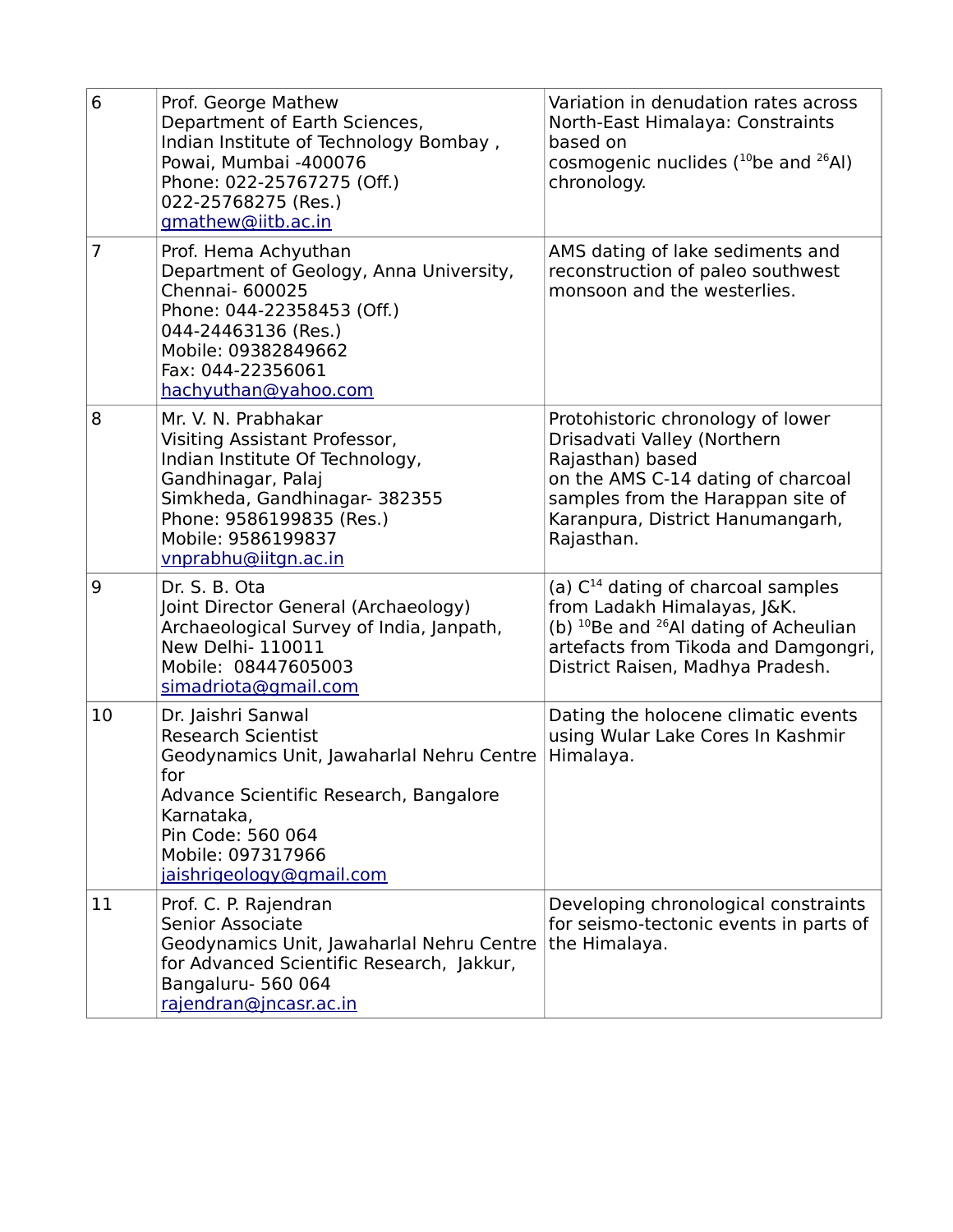| 12 | Prof. A. R. Chaudhri<br>Department of Geology,<br>Kurukshetra University,<br>Kurukshetra-136119<br>(Haryana)<br>Phone: 01744-239653 (Off.)<br>01744-238405 (Res.)<br>Mobile: 9896333393<br>archaudhri@gmail.com                                                             | Geoscientific and cultural studies of<br>the Saraswati River Basin.                                                                             |
|----|-----------------------------------------------------------------------------------------------------------------------------------------------------------------------------------------------------------------------------------------------------------------------------|-------------------------------------------------------------------------------------------------------------------------------------------------|
| 13 | Prof. Javed N. Malik<br>Department of Earth Sciences<br>Indian Institute of Technology, Kanpur.<br>Pin Code: 208016<br>Phone: +915122598971 (Off.)<br>+915122598534 (Res.)<br>Mobile: +919956300101<br>javed @iitk.ac.in                                                    | Atomic mass spectrometry <sup>14</sup> C dating<br>reconstruction of Paleo-tsunami &<br>Paleo-earthquake from Andaman and<br>Nicobar Islands.   |
| 14 | Prof. Javed N. Malik<br>Department of Earth Sciences<br>Indian Institute of Technology, Kanpur.<br>Pin Code: 208016<br>Phone: +915122598971 (Off.)<br>+915122598534 (Res.)<br>Mobile: +919956300101<br>javed @iitk.ac.in                                                    | Atomic mass spectrometry <sup>14</sup> C dating<br>reconstruction of Paleo-earthquake<br>history along Himalayan frontal fault,<br>NW Himalaya. |
| 15 | Dr. R. Jayangondperumal<br>Scientist-D<br>Wadia Institute of Himalayan Geology<br># 33 GMS Road<br>Dehradun<br>Pin Code: 248001<br>Phone: 0135-2525142<br>0135-2525676 (Res.)<br>Mobile: 9412052171<br>Fax: 0135-2525200<br>ramperu@wihg.res.in;<br>ramperu.jayan@gmail.com | AMS (Radiocarbon dating).                                                                                                                       |
| 16 | Dr. Pankaj Kumar<br><b>Scientist E</b><br>AMS Group, Inter-University Accelerator<br>Centre,<br>Aruna Asaf Ali Marg,<br>New Delhi -110067<br>Phone: 011-26893955 (Ext.137) (Off.)<br>Mobile: +91-9958247857<br>pkb@iuac.res.in                                              | In situ CRNs $(^{10}Be, ^{14}C \& ^{26}Al)$<br>production rate calibrations across<br>India.                                                    |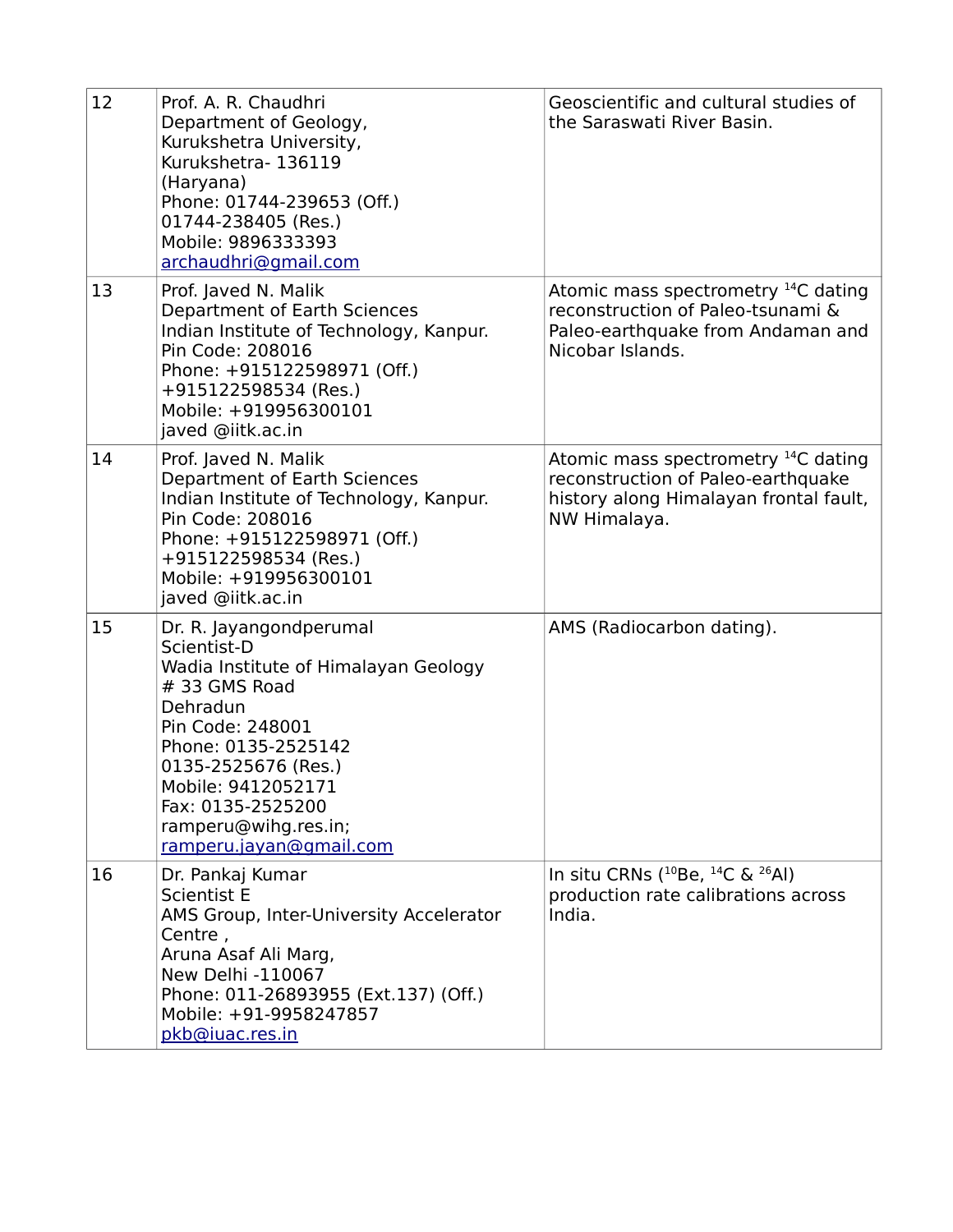| 17 | Prof. Dhruv Sen Singh<br>Centre of Advanced Study in Geology,<br>University of Lucknow, U.P.,<br>Pin Code - 226007<br>Phone: 0522-2725638 (Res.)<br>Mobile: 9839065737<br>dhruvsensingh@rediffmail.com                                                                                                       | Sedimentology and climate events of<br>the Gangotri Glacier area, Garhwal<br>Himalaya, India.                                            |
|----|--------------------------------------------------------------------------------------------------------------------------------------------------------------------------------------------------------------------------------------------------------------------------------------------------------------|------------------------------------------------------------------------------------------------------------------------------------------|
| 18 | Dr. Kaushik Gangopadhyay<br>Department of Archaeology, University of<br>Calcutta, Alipur Campus 1, Reformatory<br>Street, Kolkata- 700027<br>Phone: 03323372932<br>Mobile: 9433168692<br>k.gongo@gmail.com                                                                                                   | Absolute age deternination of<br>archaeological samples collected<br>from paleo- tidal region of West<br>Bengal coast.                   |
| 19 | Dr. Pawan Kumar<br>C/o. Prof. Milap Chand Sharma,<br>Centre for the Study of Regional<br>Development, Jawaharlal Nehru University,<br>New Delhi- 110067<br>Mobile- +91-9818772842,<br>+91-9968717571<br>milap@mail.jnu.ac.in, milap@jnu.ac.in<br>Mobile- +91-9871774448 (Mr. Pawan)<br>pawan57 ssf@jnu.ac.in | Assessing glacial dynamics over time<br>and space: Rudugaira and<br>KalapaniBamak, Northwest Garhwal<br>Himalaya.                        |
| 20 | Ms. Ipsita Roy<br>C/o. Prof. Yogesh Kumar Sharma<br>Department of Botany, University of<br>Lucknow<br>Mobile: 09695095516<br>yogesh s26@yahoo.com                                                                                                                                                            | Climate and glacial history during late<br>quaternary from the Dokriani Bamak<br>Glacier, Western Himalaya.                              |
| 21 | Mr. Abhishek Kumar<br>C/o. Prof. Deepak M. Maurya<br>Department of Geology,<br>The Maharaj Sayajirao University of Baroda,<br>Vadodara- 390002, Gujarat<br>Phone: 9824438424<br>dmmaurya@yahoo.com<br>Mobile: 9033018860<br>hi2abhishekkumar@gmail.com                                                       | Palaeoenvironmental controls on<br>terreginous sediment flux in the<br>marginal marine basin of Great Rann<br>of Kachchh, Western India. |